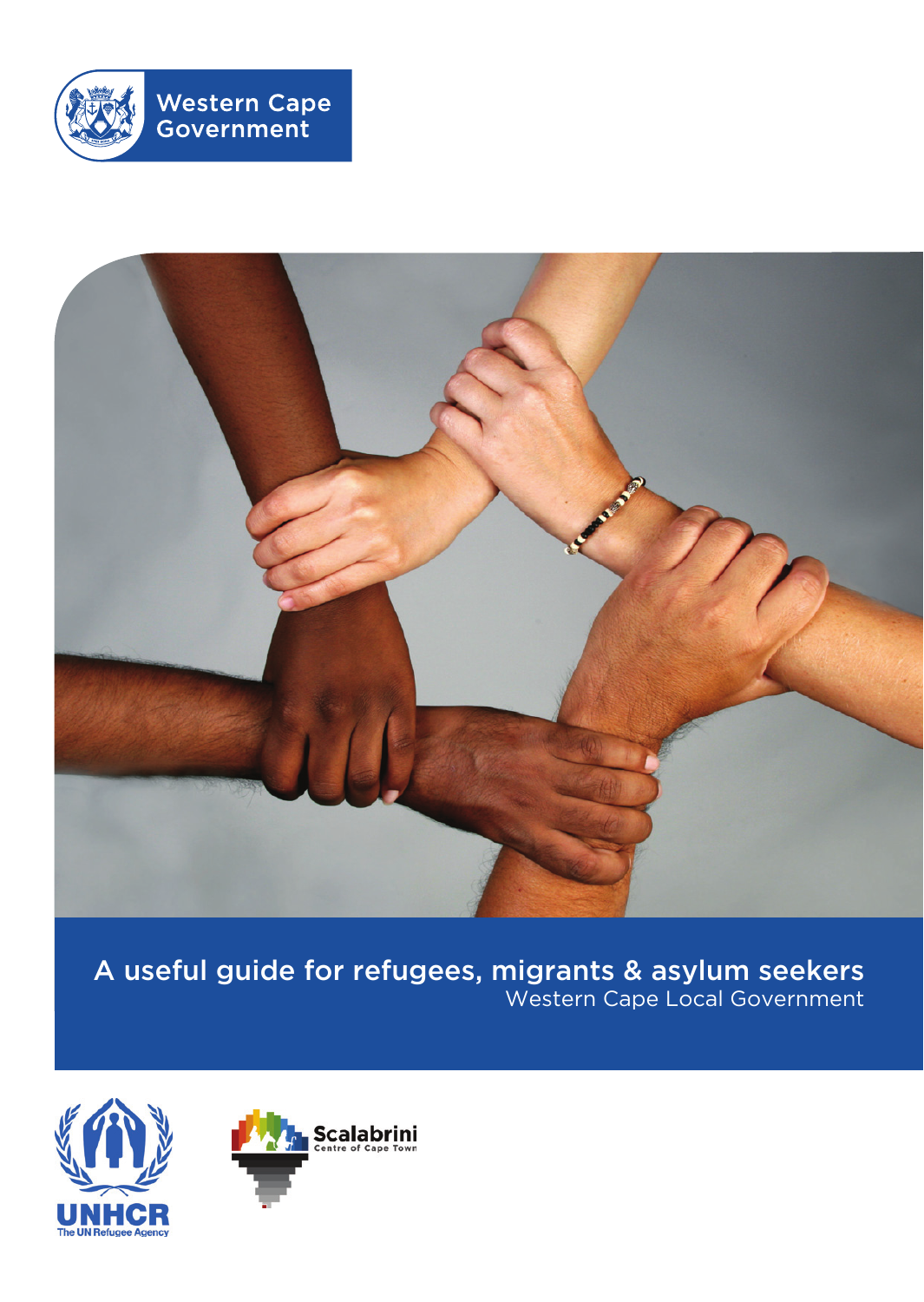## **1 SECTION 1 WHO MAY APPLY FOR REFUGEE STATUS**

There are many foreigners in South Africa who come from many different countries in the world for various reasons. You need to have documents to show that you are legally in the country to get a job, study or go to the clinic or hospital. If you come to South Africa on holiday or for a job, you need to have a visa. If you come to South Africa because you were forced to leave your country, you might qualify for refugee status.

## **What is "Refugee status"?**

'Refugee status' means that someone has the protection

of the South African government and cannot be forced to return home until it is safe to return home. 'Refugee status' assists people whose lives have been in danger in their own country. If you get 'refugee status' you can access most of the same rights as South African citizens except the right to vote.

#### **Who can apply for "Refugee status"?**

According to South African law, people can qualify for refugee status if they can prove that their lives have been in danger in their own countries as a result of any of the following: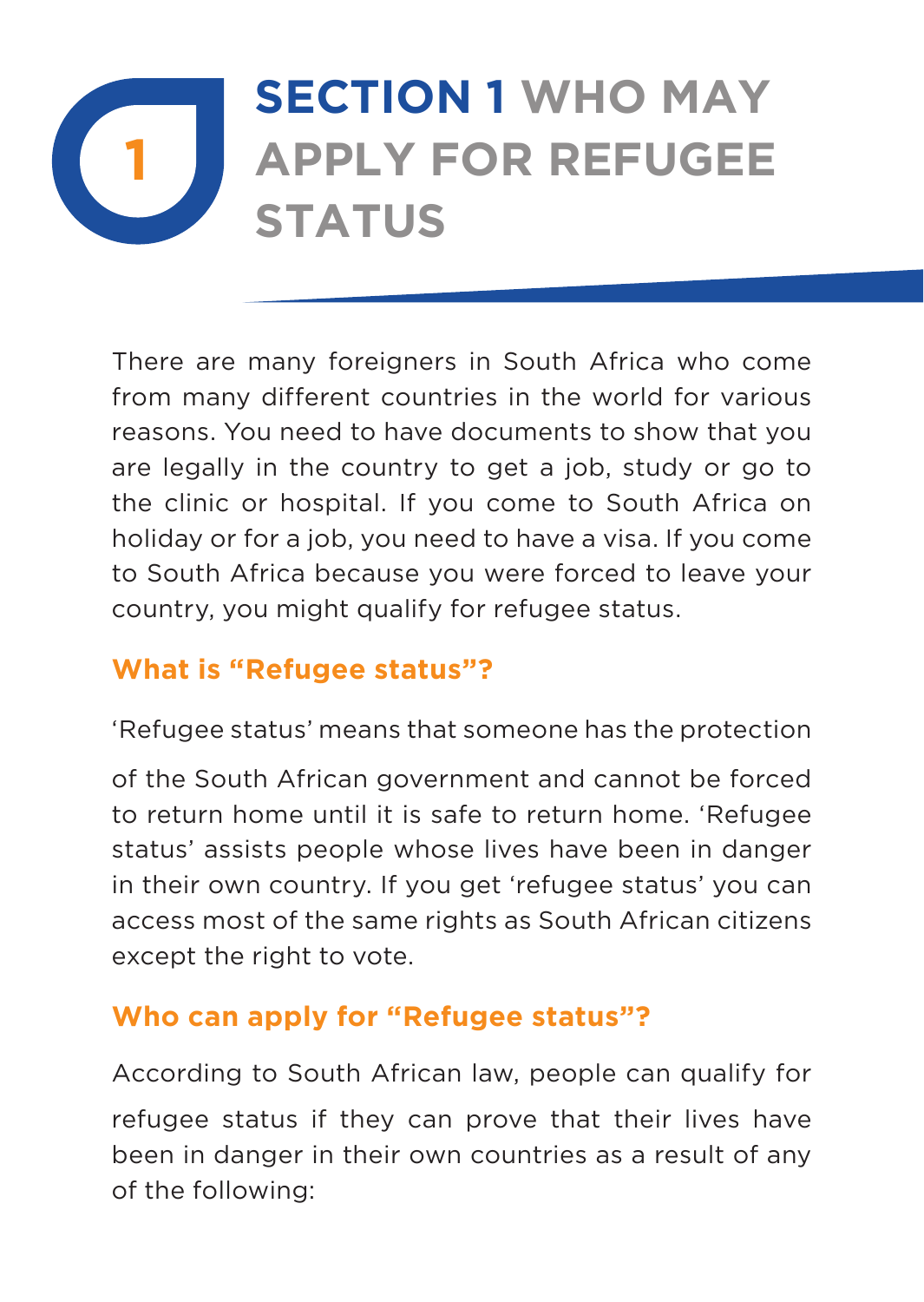- • race
- • tribe
- religion
- nationality
- • political opinion
- membership of a particular social group (people persecuted on the basis of their sexual orientation or gender – such as female circumcision – fall into this category).

People can also be granted refugee status if there is war in their birth country. If you apply for refugee status, you need to provide proof of how your life was in danger because of these reasons and why it would be unsafe for you to go back home.

## **How do I apply for "Refugee status" in South Africa?**

You can apply for refugee status at the nearest Refugee Reception Office. Normally, you will be asked to lodge your application at the border or port of entry. Refugee Reception Offices are open and are currently receiving newcomers in:

- • Pretoria, Marabastad
- • Durban, Greyville
- • Limpopo, Musina

Firstly, you need to get an asylum-tseekers permit from a Refugee Reception Office.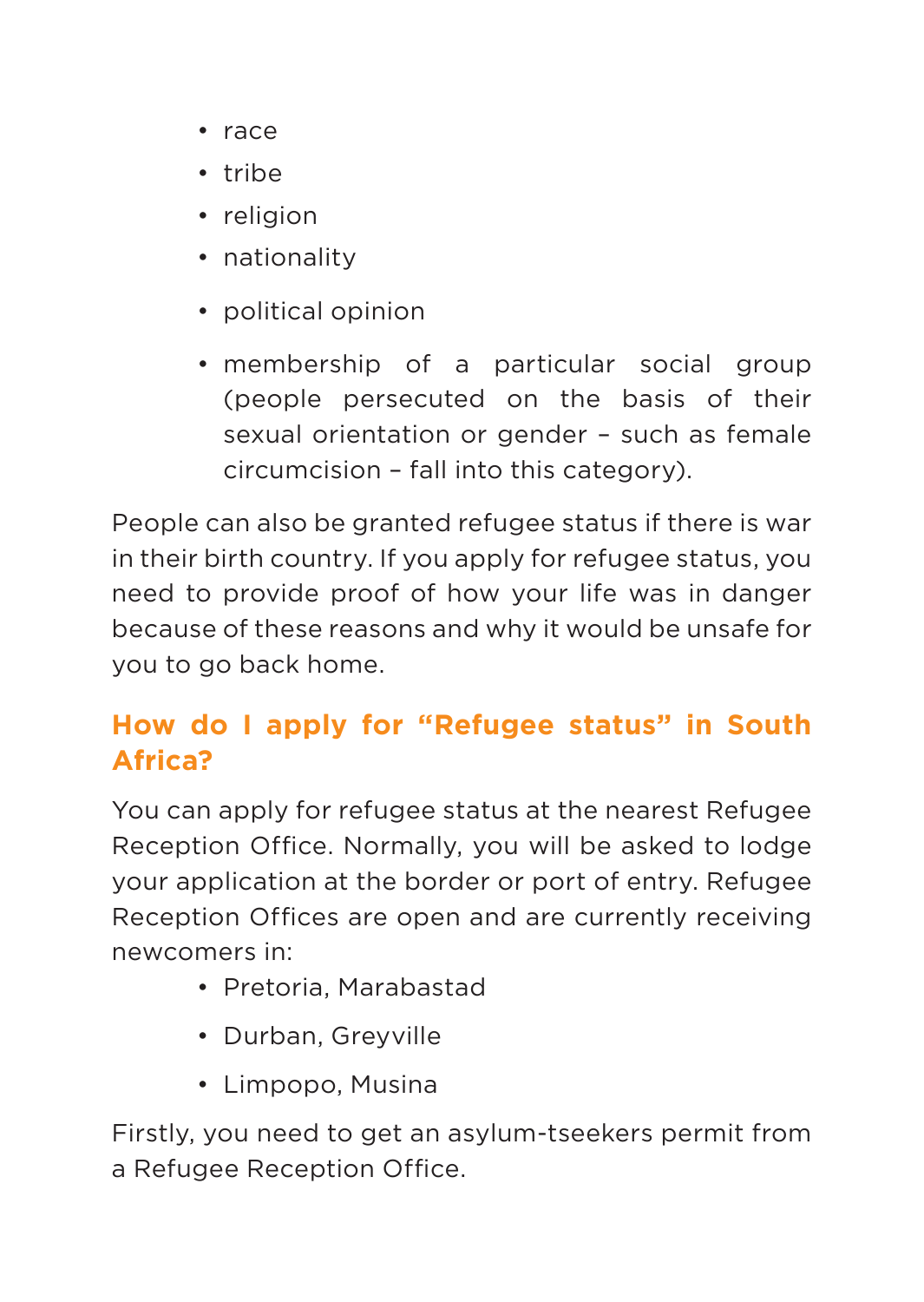This is proof that you have applied for refugee status and are legally in the country. There are often long queues outside these offices so it helps to arrive very early in the morning.

## **What happens when I get into the Refugee Reception Office?**

Once you are at the refugee office, you will have a first interview, conducted by a Refugee Reception Officer (RRO). During the interview the Officer will ask you to complete the Eligibility Determination Form. In this process you will have to provide information such as:

- • your name
- • your nationality
- • your ethnic group
- vour religion
- the number of people in your family
- whether you have any identity or travel documents
- whether you have been to South Africa before
- • education and work experience
- whether you have done military service
- a brief statement of the reasons as to why you left your country
- a brief description of your country and place of residence
- • names of organisations/political parties that you have been a member of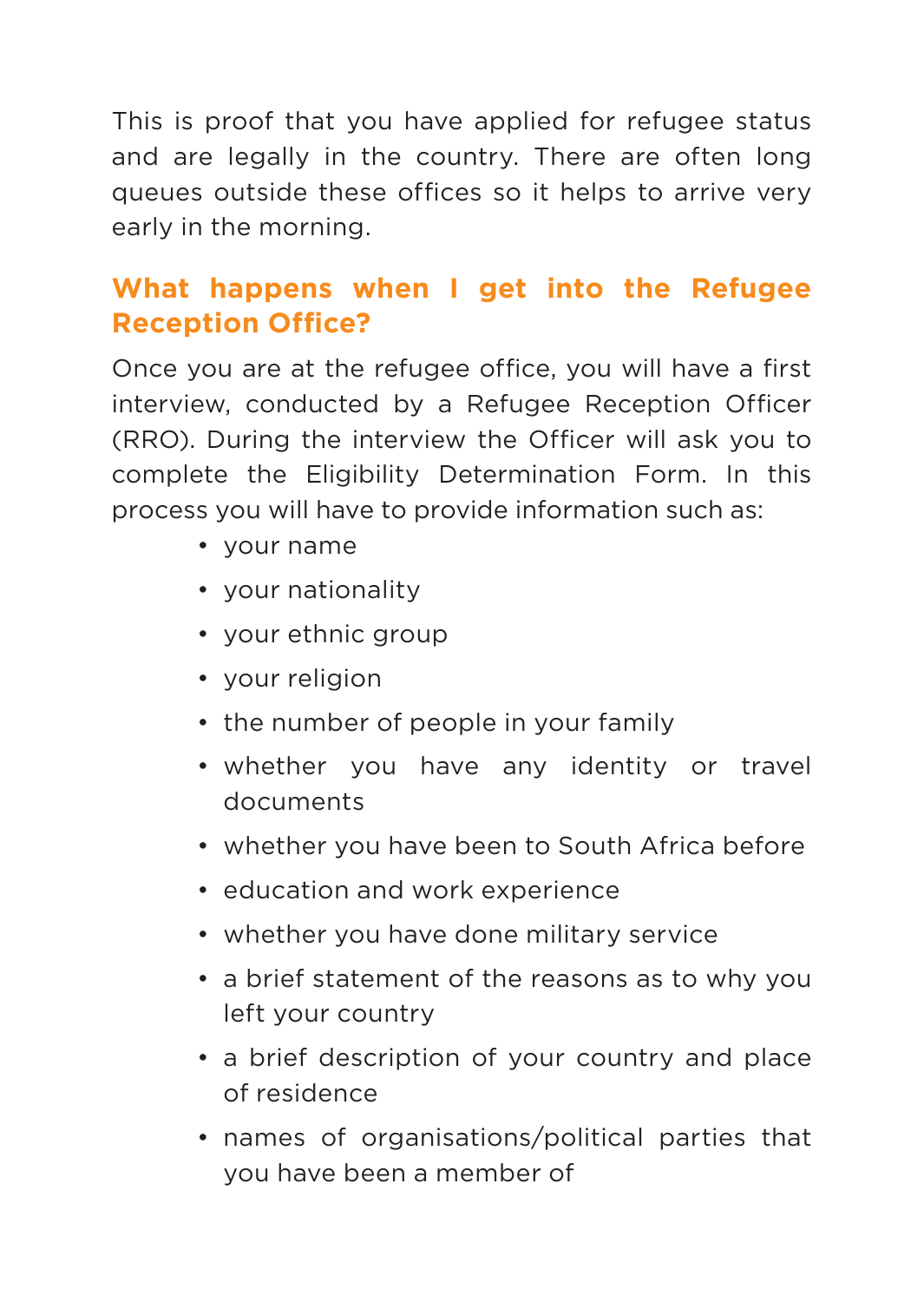The answers you give in this interview are very important, as the Department of Home Affairs officials will use these answers to decide whether you qualify for refugee status or not. Later on, you will have a second interview where the officials ensure your information is correct. Once you have completed the application form:

• A file will be created for you and with this you receive a file number.

Your fingerprints will be taken.

• It is very important that you **write down the file number** in case you lose your permit papers.

## **General information about temporary residence permits**

## **1. Where to apply for a residence permit**

Any foreigner who wants to enter South Africa must apply for the appropriate residence permit at:

- The South African diplomatic representative in his/her usual country of residence or;
- A South African diplomatic representative in a nearby foreign country, (This applies if there is no South African diplomatic representation in the applicant's usual country of residence).

Applications for residence permits are processed and finalised at the foreign offices of the Department of Home Affairs.

The Immigration Act allows a foreigner to apply to The Director-General for the following: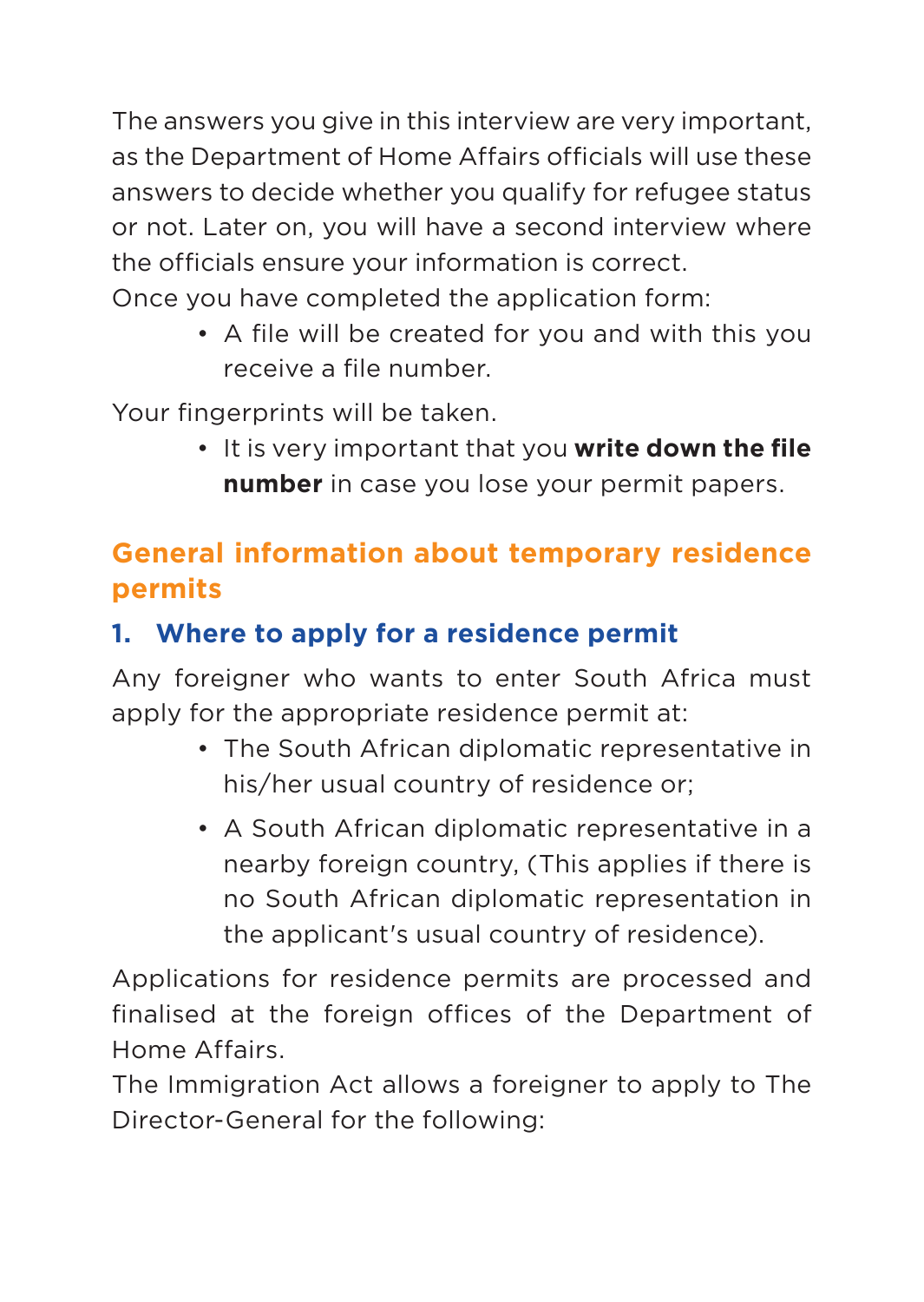- Changing your status on the prescribed form (DHA 1740);
- the conditions attached to his or her temporary residence permit; or
- both such status and conditions, as the case may be, while the applicant is in the Republic.

All applicants must:

- have a valid passport. The passport must be valid for a minimum of 30 days after the intended stay;
- ensure the temporary residence permit is valid at all times.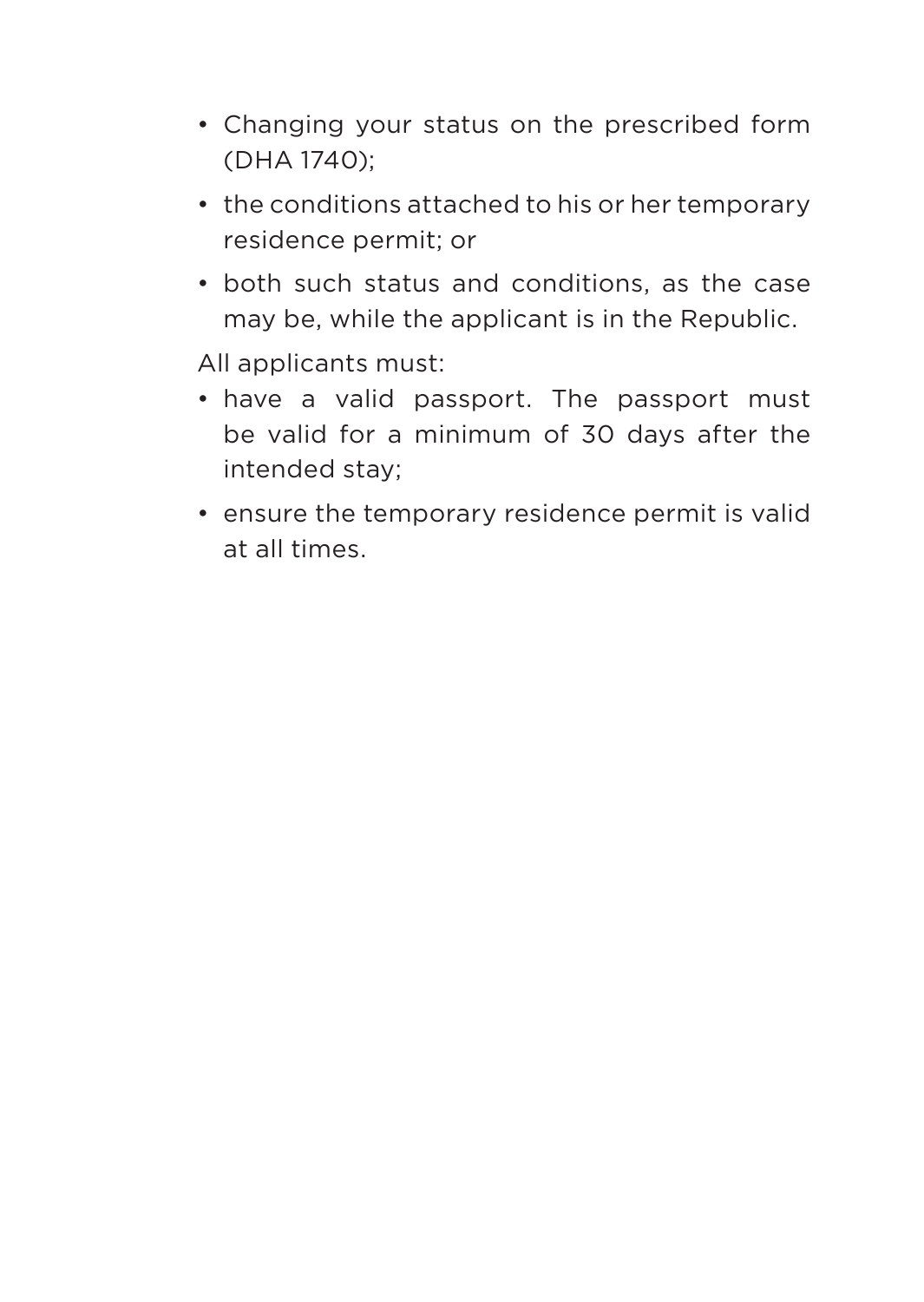

The Basic Conditions of Employment Act ensures the right to fair labour practices referred to in the Constitution, by establishing and making provision for the regulation of employment with regard to the following:

- working hours
- • leave
- • salary
- termination of employment

Employment of children and forced labour are not allowed.

The **Compensation Fund,** compensates employees who are disabled by any injury or diseases contracted while they were at work. It also compensates their dependants in the event of death caused by these injuries or diseases and provides for payment of medical expenses.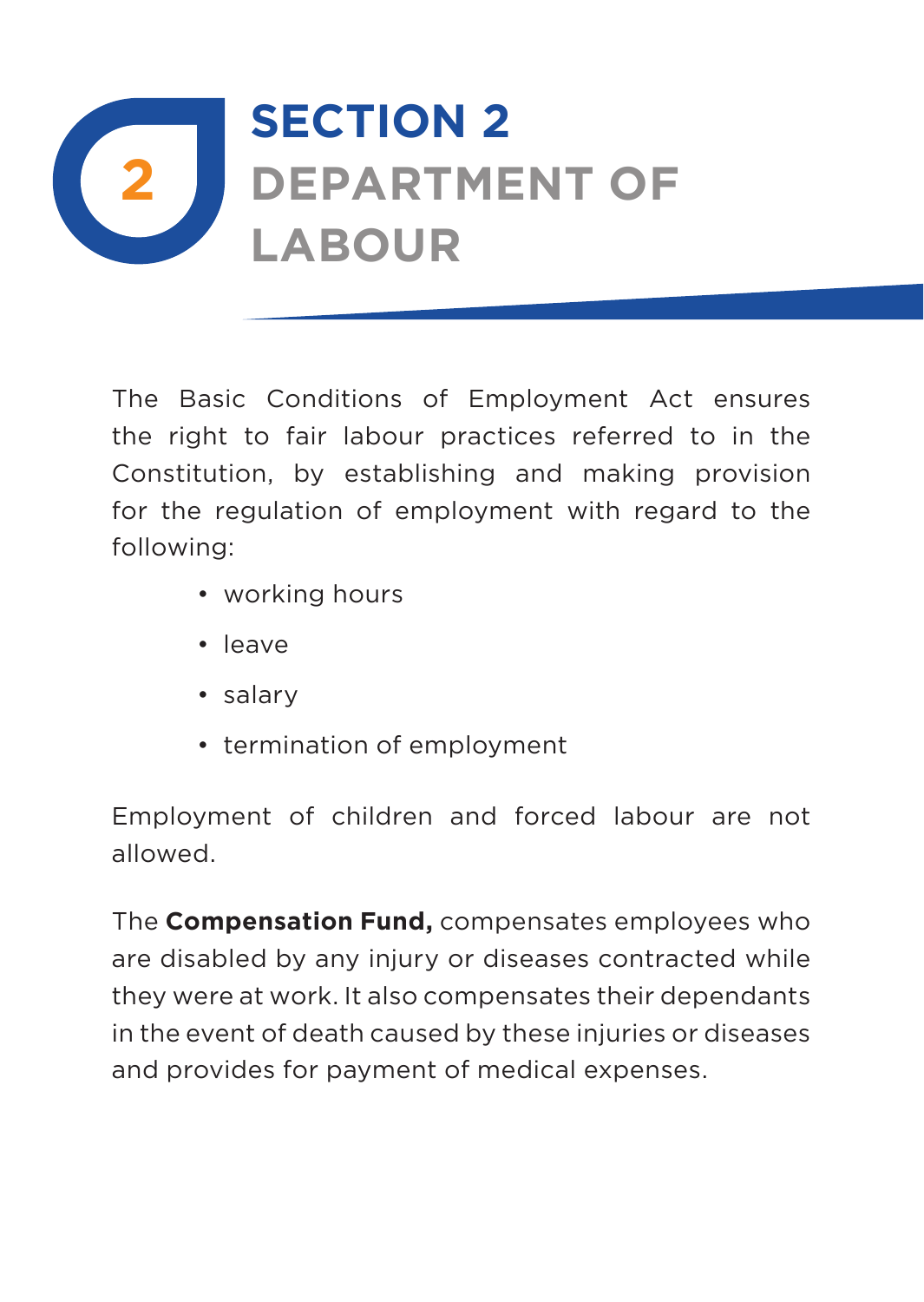The **Unemployment Insurance Fund (UIF),** provides short-term relief to workers, subject to certain conditions, when they become unemployed or are unable to work because of illness or maternity or adoption leave, and also to provides relief to the dependants of contributors who have died. (The UIF requires a 13 digit ID number to be able to claim consequently only those who have a refugee ID can claim.)

With regards to employment, recognised refugees and asylum-seekers have the right to seek employment under the Refugees Act and the international conventions that South Africa has signed, as well as the Constitution. This includes the right to self-employment, and the right to enter into contracts and leases. The right to seek employment supports the integration of refugees and asylum-seekers into local society.

• For further information please contact the Department of Labour, during the week between 08:00 and 14:30 on **021 4685540.**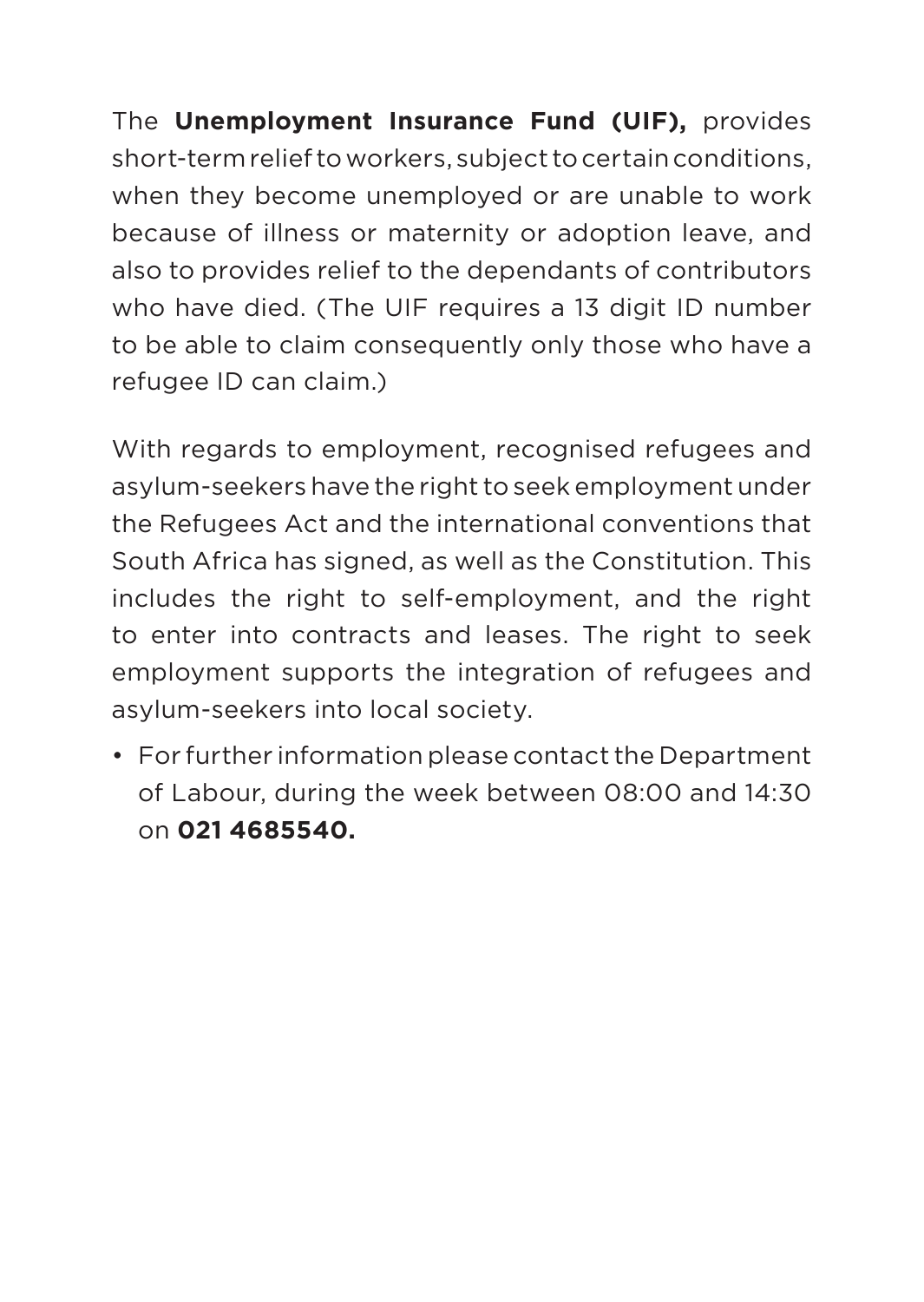

# **SECTION 3 SOUTH AFRICAN POLICE SERVICE**



### **The South African Police Service (SAPS) is available for the following:**

- • certification of documents
- • affidavits
- application for police clearance
- reporting any police emergencies

### **SAPS emergency number 10111**

- 10111 is the number that you can use in case of a police emergency
- For general enquiries, phone or visit your nearest police station
- • Always have the number of your local police station available,and memorise it
- • All police stations numbers are available on the SAPS website at www.saps.gov.za

## **SAPS Crime Stop number: 08600 10111**

• If you know of criminal activities that are taking place, phone SAPS Crime Stop at 08600 10111 anonymously 24 hours a day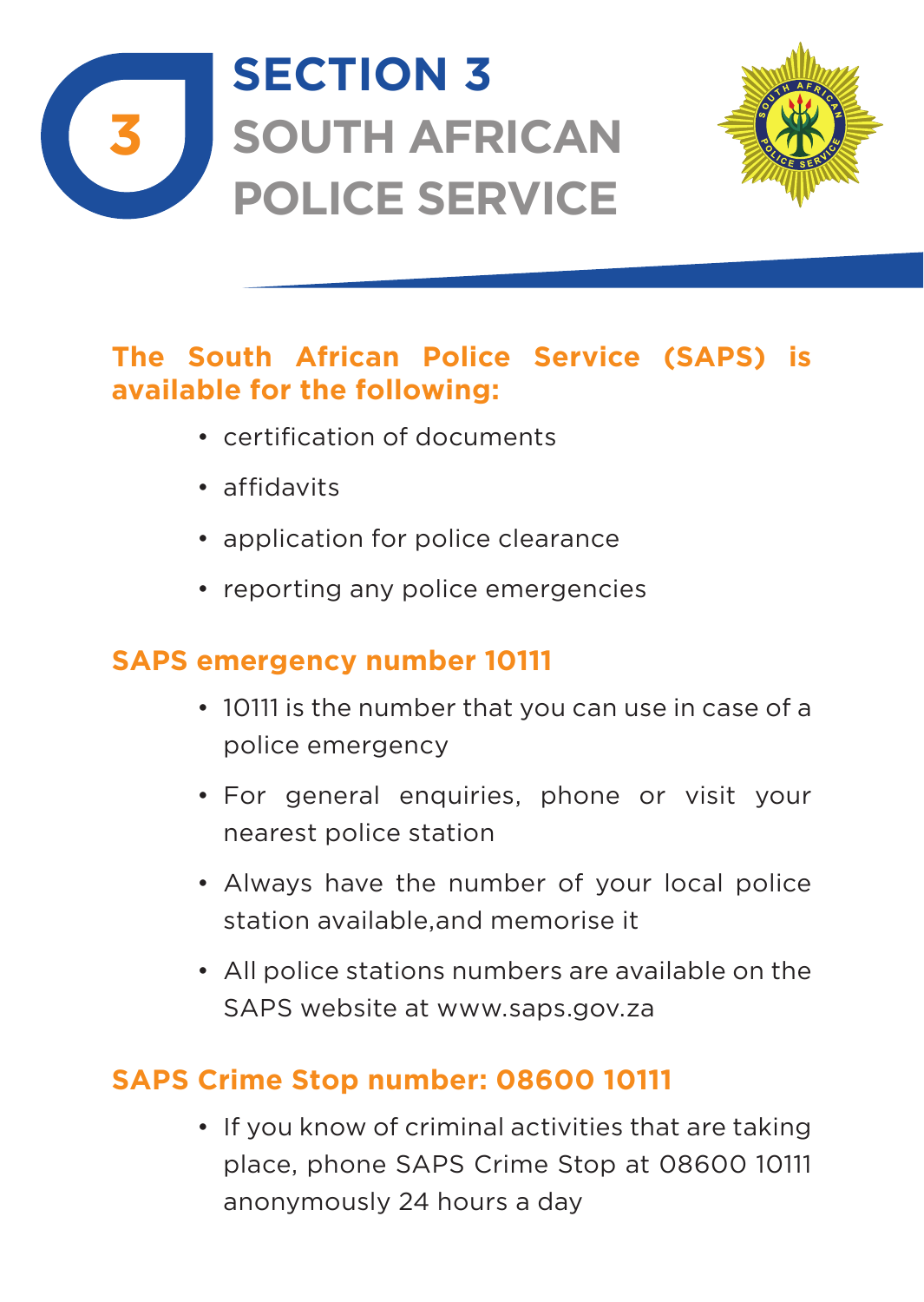

# **SECTION 4 SOUTH AFRICAN SOCIAL SECURITY AGENCY (SASSA)**



## **South African Social Security Agency (SASSA)**

A full social security service exists that can assist and support people in need. There is a variety of social grants that people, who have a social need, can access. These grants include:

### **1. Grant for Older Persons**

- The applicant must be a South African citizen/ permanent resident or refugee with a valid refugee status, must be 60 years or older; and his or her spouse must comply with the means test;
- • The person may not be maintained or cared for in a State institution (prison, psychiatric institution, State home for the aged, care and treatment entre, treatment centre for drug dependants);
- • The person may not be in receipt of another social grant for him or herself.

## **2. Disability Grant**

• The applicant must be a disabled person over the age of 18 years, the relevant disability must be confirmed by a medical report;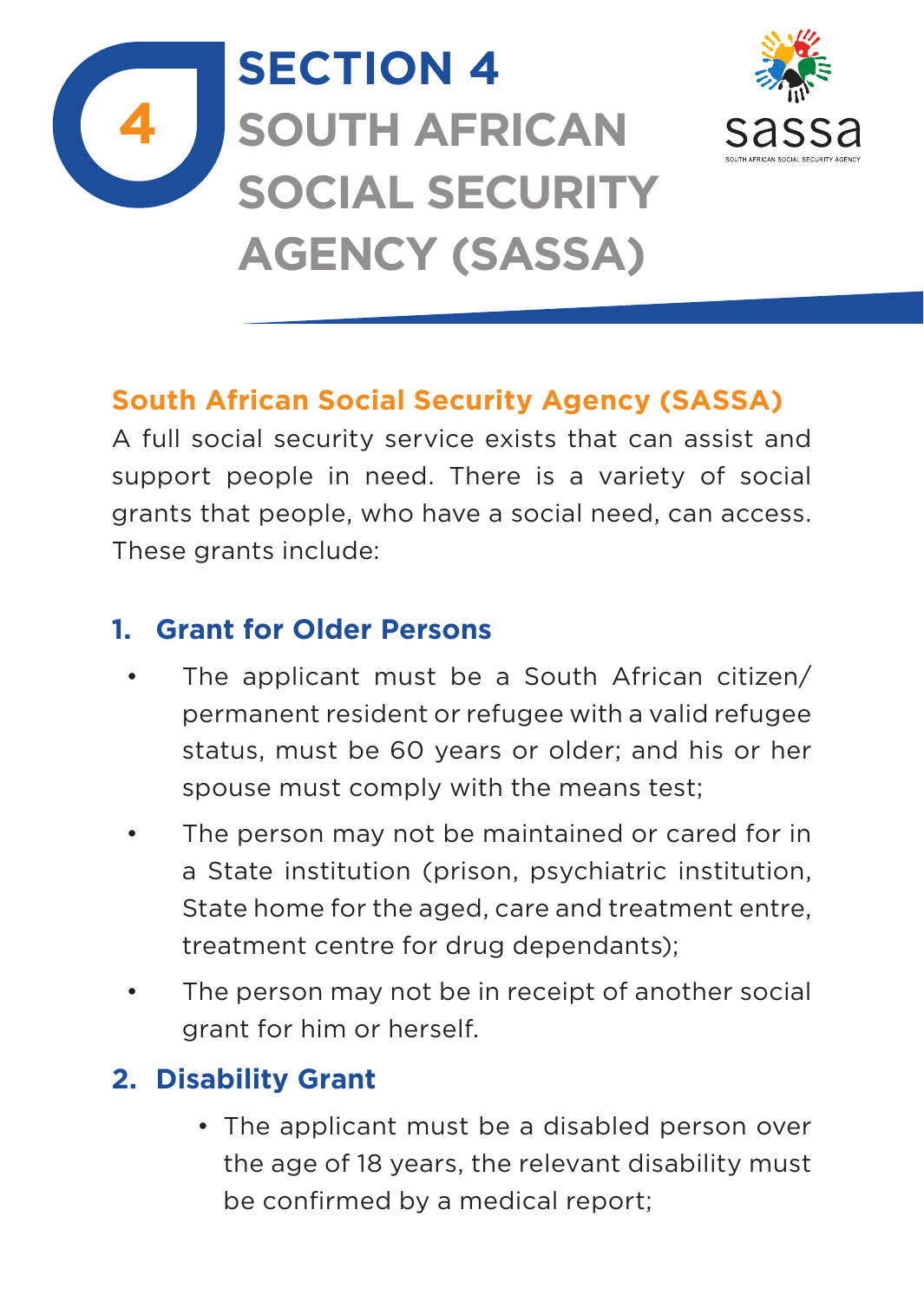- • An assessment has to confirm whether disability is permanent or temporary (from 6 months up to 12 months) and also the degree of disability; must make the person concerned should be unable to work;
- The applicant should not refuse medical or other recommended treatment without a good reason;
- The applicant must be a South African citizen or permanent resident or a refugee residing in South Africa at the time of application;
- The person applying must comply with the means test and may not be cared for in any of state institutions indicated above;
- The degree of the applicant's disability will be assessed by a doctor appointed by the State ;
- The applicant should bring along any previous medical records and reports both when making the application and when the assessment is done
- The doctor will complete a medical report and will forward the report to the SASSA office. The report is valid for three (3) months from the date of assessment.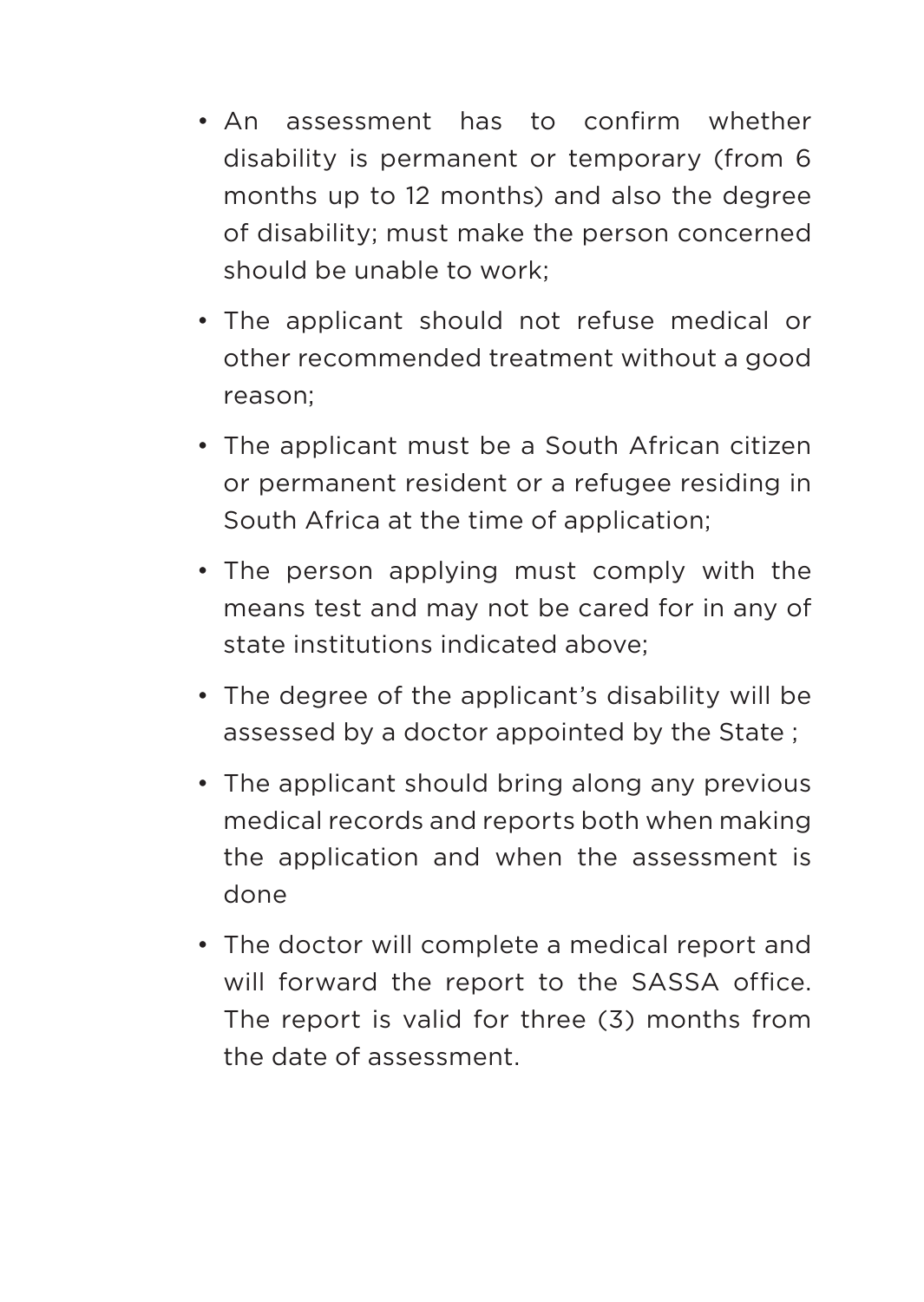### **The disability grant will be cancelled if:**

- the recipient dies
- the recipient admitted to a State institution:
- the recipient's salary or means improve to such an extent that he or she no longer qualifies in terms of the means test
- in the case of a temporary disability grant, the period of the temporary disability has ended.

### **The recipient must inform the SASSA office of any changes in his or her circumstances and/or address.**

### **3. Care dependency grant**

- The child must be under the age of 18 years:
- • The child must need to receive permanent care due to his or her severe mental or physical disability
- The relevant disability must be confirmed by a medical report
- A parent, a foster parent or primary care-giver must be resident in the Republic at the time of the application for the grant
- Parents must be South African citizens, permanent residents of the Republic or refugees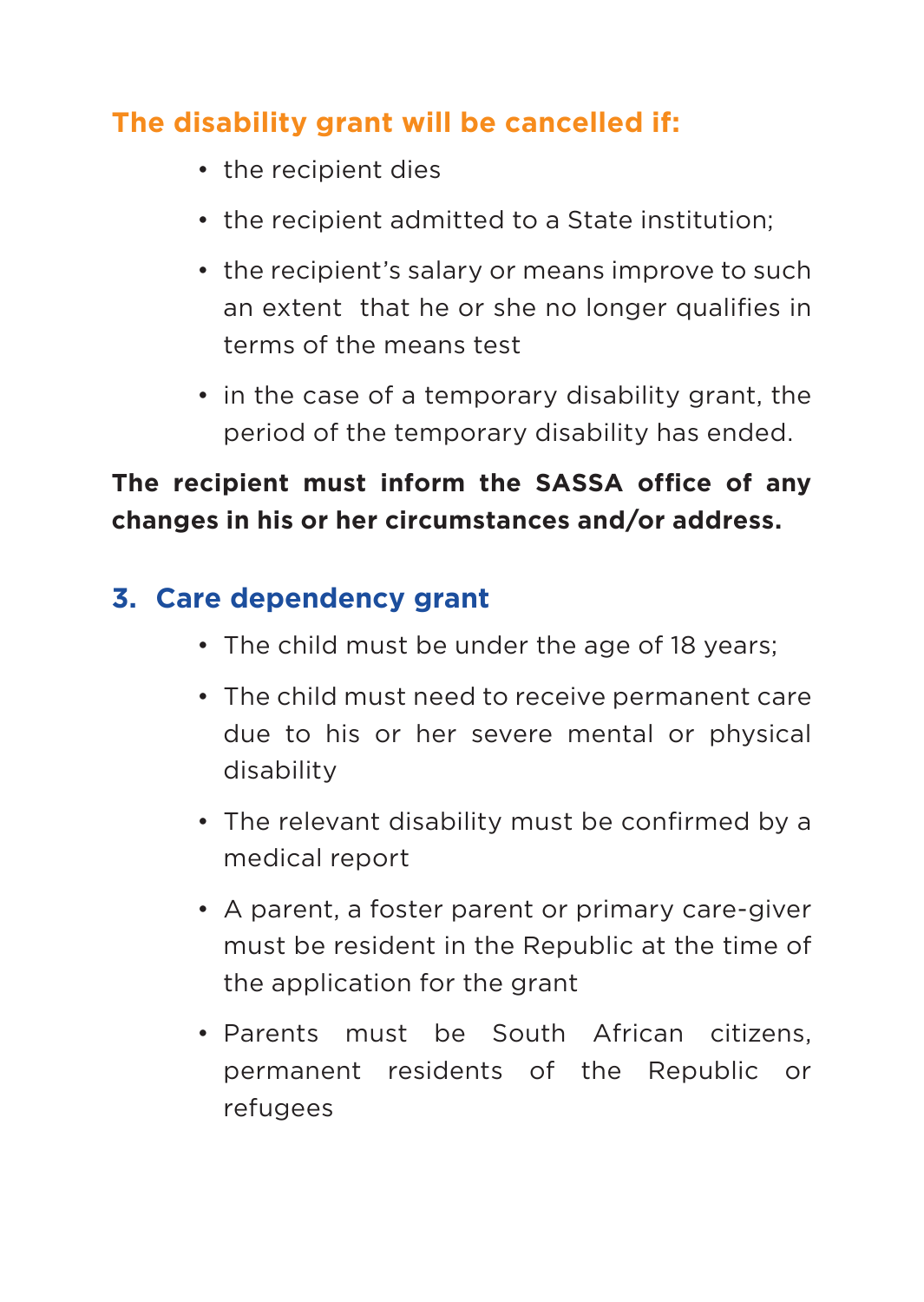• The child may not be in a State institution, including special needs schools, and must comply with the prescribed conditions and the means test.

#### **4. Foster child grant**

- The applicant and child must be resident in South Africa;
- • A court order must be obtained indicating the foster care status;
- The foster parent must be a South African citizen, permanent resident or refugee;
- The child must remain in the care of the foster parent(s);
- The child may not be in a State institution.

## **5. Child support grant**

- This is an additional income to disadvantaged families with children
	- The child must be under the age of 18 years.
	- A grant paid to the primary care-giver (related or unrelated) who takes primary responsibility for the daily care needs of the child
	- The primary care-giver (non-parent) qualifies to recieve grants for a maximum of six (6) children. The parent/care-giver must be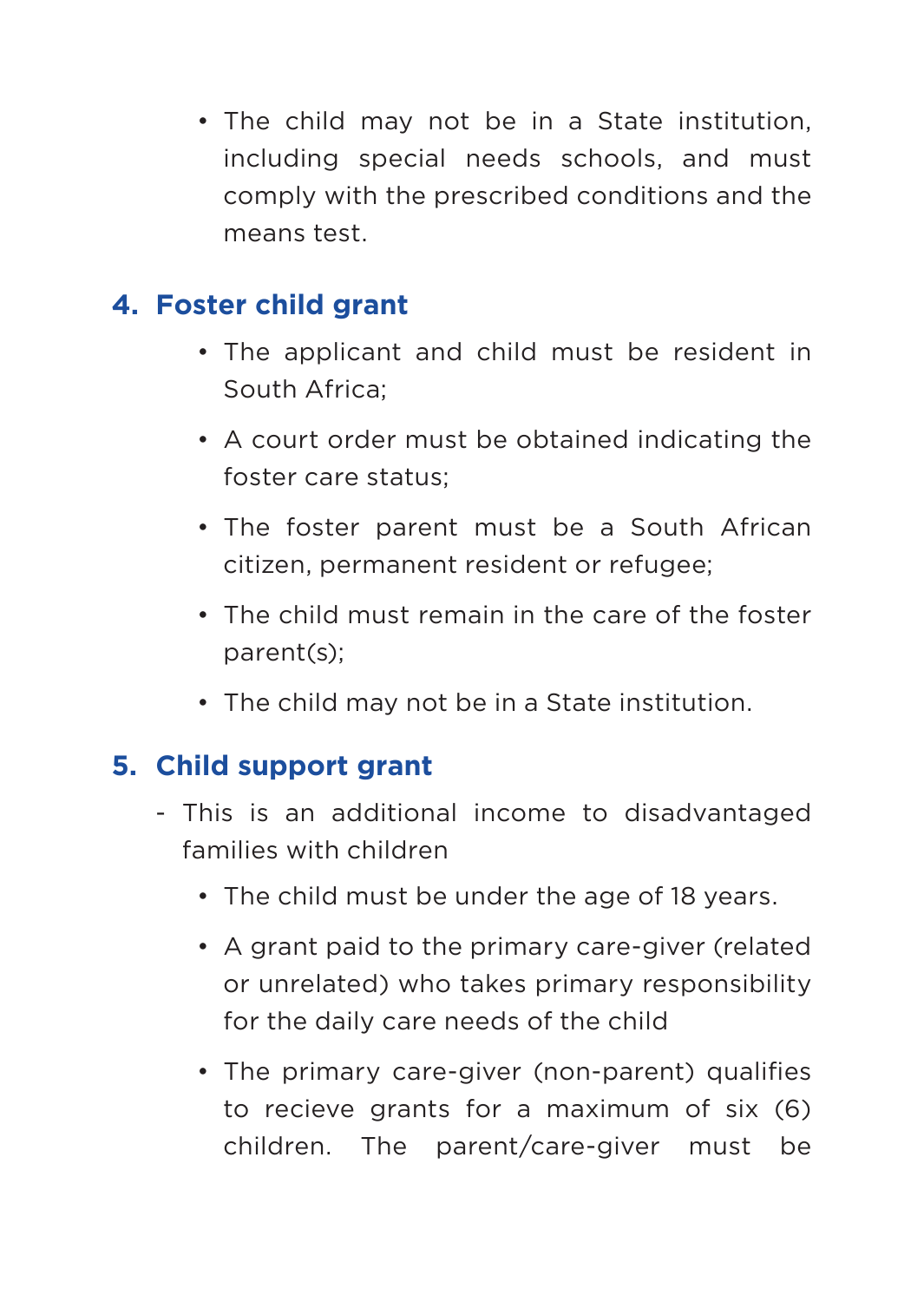South African citizen, permanent resident or a refugee and must comply with the prescribed conditions and the means test.

### **6. Grant-in-aid**

- The applicant must be in receipt of a Grant for Older Persons, Disability Grant or a War Veteran's grant, and must require full-time attendance by another person, owing to his or her physical or mental disability
- He or she must not be cared for in an institution that receives a subsidy from the State for the care/housing of such a person.

## **7. Social Relief of Distress**

Social relief of distress is a temporary provision of assistance intended for people in extreme need who are unable to meet their or their families' most basic needs. In order to qualify for Social Relief of Distress, the applicant must comply with one or more of the following conditions:

- awaiting permanent aid:
- found medically unfit to undertake paid work for a period of less than six months
- death of main person who earned a salary so that there is not enough to provide for the family
- affected by a disaster, and the specific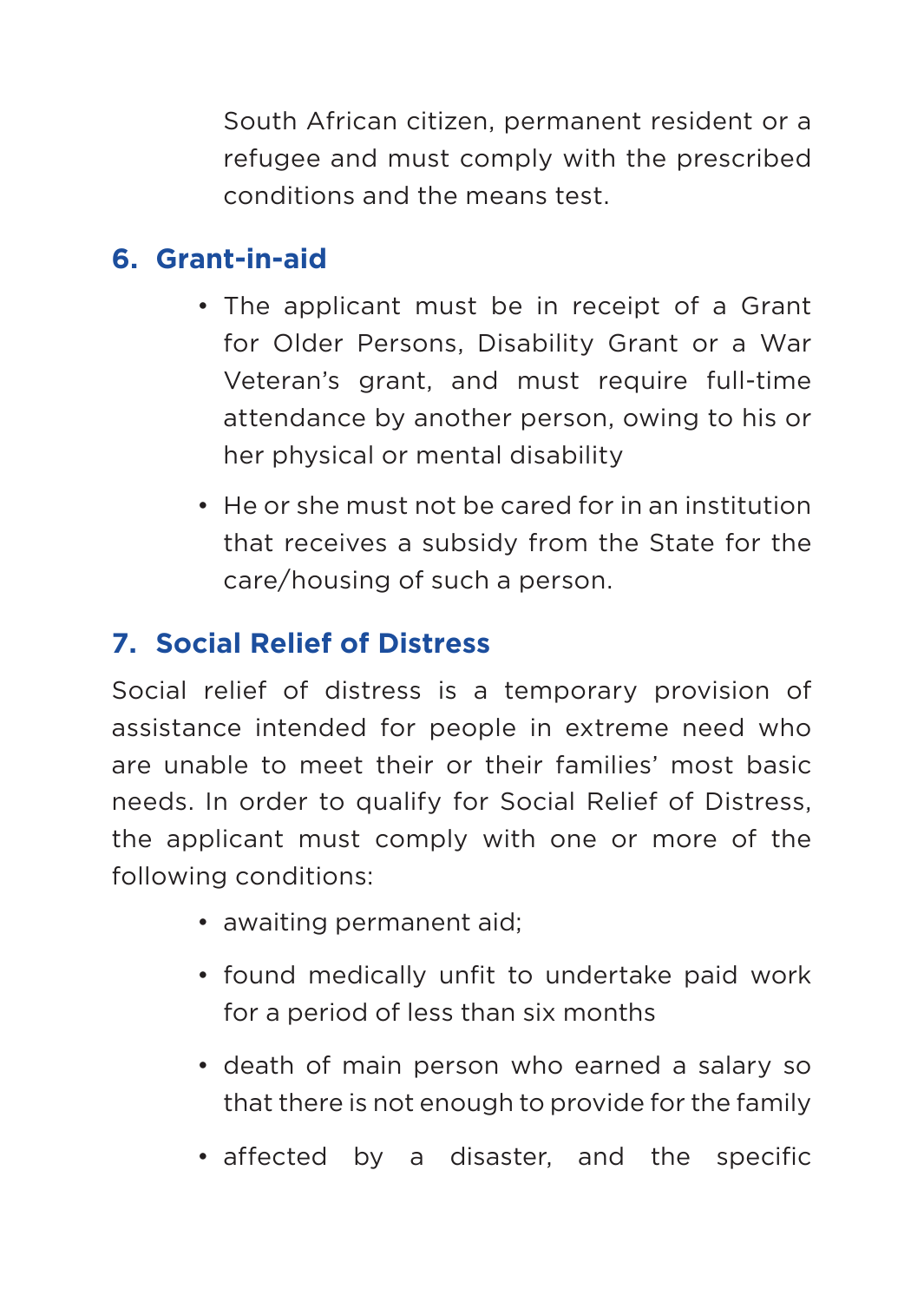geographic area has not yet been declared a disaster area

- appeal lodged against the suspension of his or her grant
- not a member of a household already receiving social assistance
- not receiving assistance from any other organisation.

## **Period of Social Relief of Distress (new policy)**

Social Relief of Distress is issued monthly or for any other period for a maximum period of three (3) months. Extension of the period by a further three (3) months may be granted in exceptional cases.

Transport costs may be paid in exceptional cases where:

- the applicant is referred for treatment by a medical officer and no other transport arrangements can be made
- the applicant must travel to a specific destination to accept employment where he or she will not be dependent on further State aid.

#### **How to apply for a grant**

You can apply for a grant by filling in an application form at your nearest South African Social Security Agency (SASSA) office or counter service point of a Regional Office. You do not need to pay anything to make the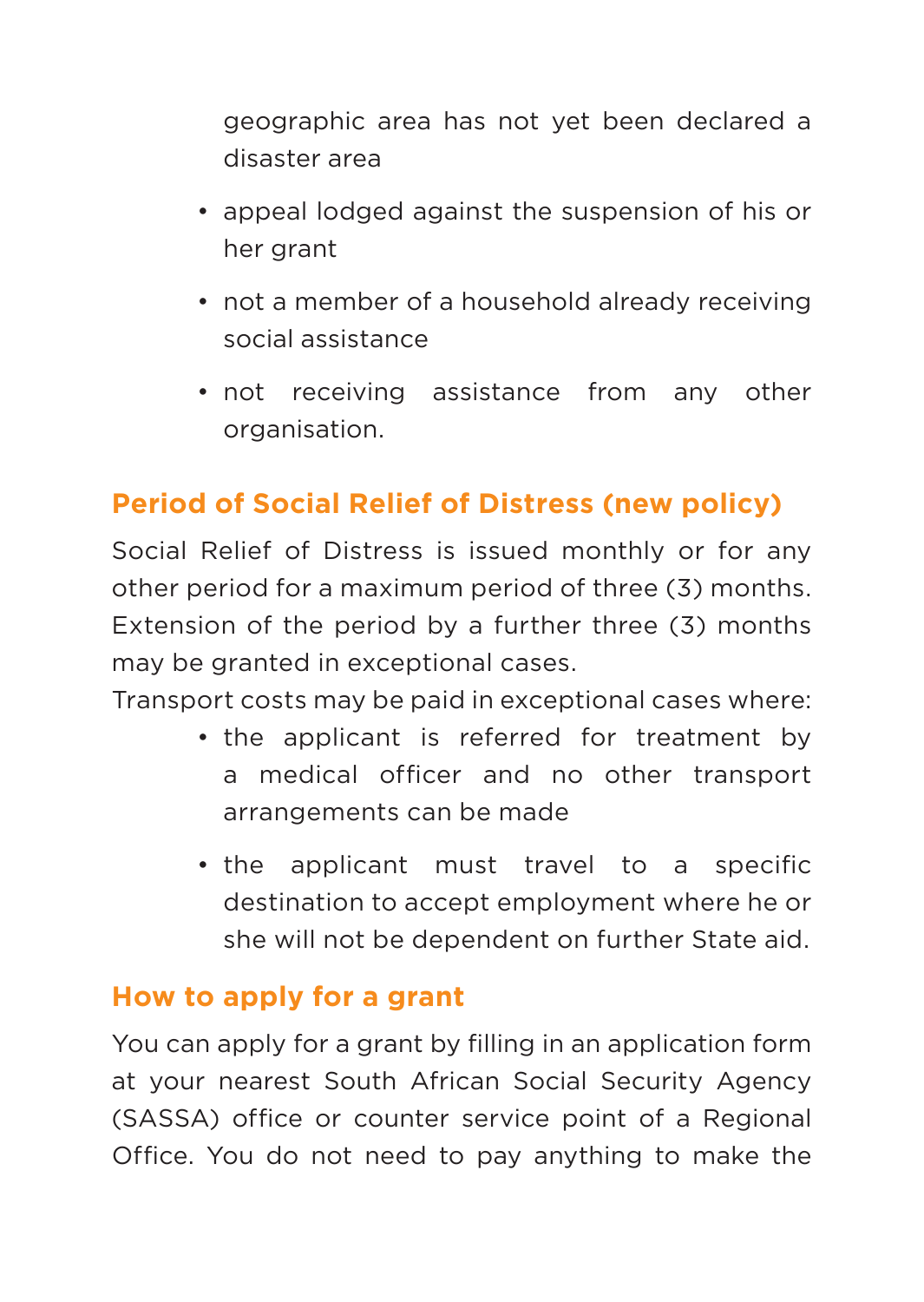application; application is free of charge. You will be interviewed, have your fingerprints taken, and given information on whether you qualify for the grant. You will need to have the following documents and provide some information, such as:

- • your South African barcoded identity document (ID) or refugee permit;
- ID document, birth certificate or refugee permit for a child or children
- • a medical certificate indicating disability or care dependency
- a school attendance certificate (child support and foster care)
- a court order/extension order (foster child)
- information about your income and assets
- if you were employed, your Unemployment Insurance Fund (UIF) ('blue book') or discharge certificate from your previous employer
- if you recieve a private pension, proof of the private pension
- if you have a bank account, your bank statements for three months (unbroken time period)
- if you have investments, information on the interest and dividends you earn;
- if your spouse died within the last five (5)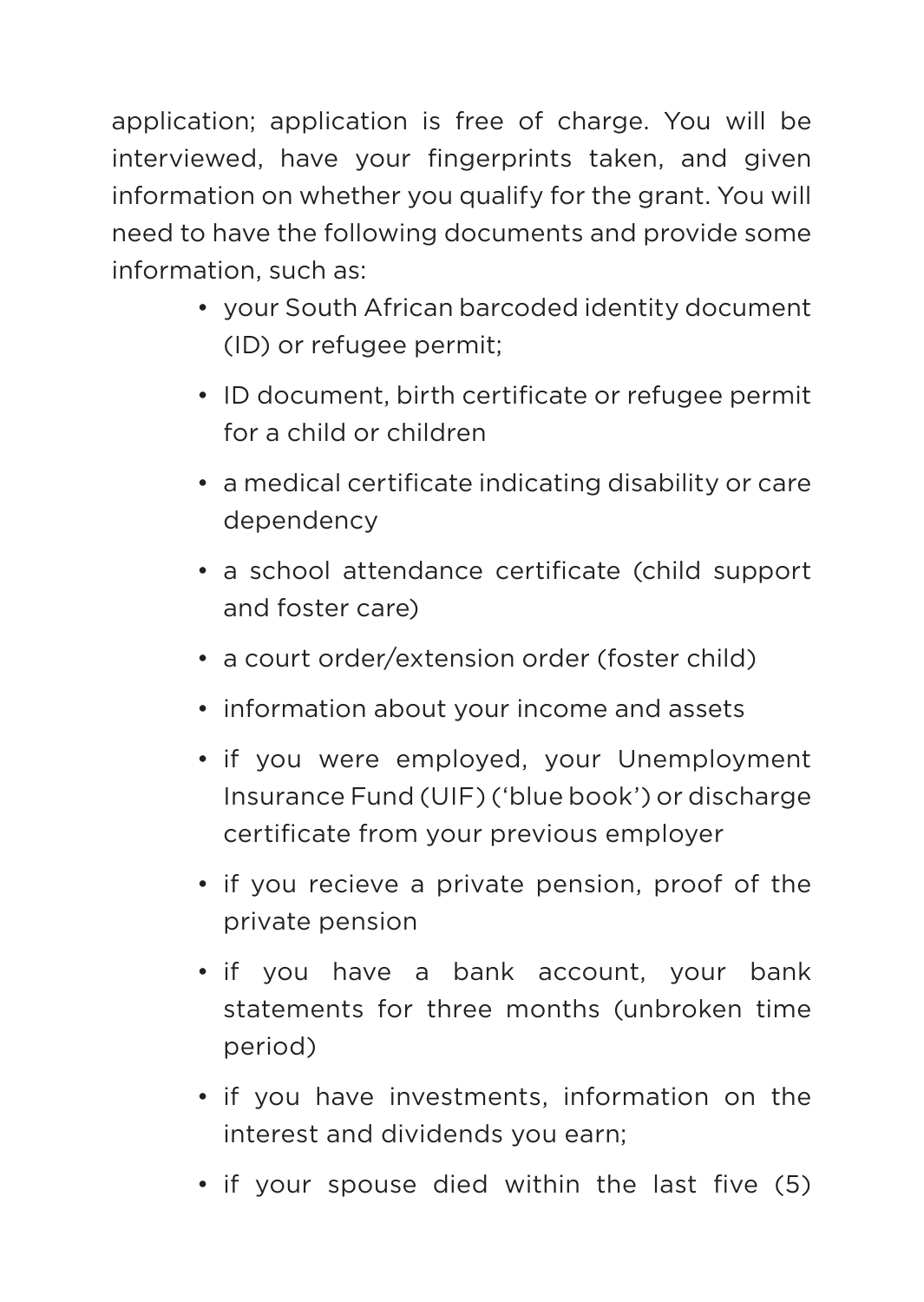years, a copy of the will and the first and final liquidation and distribution accounts and any other document(s) which may affect the outcome of your application.

Information about your marital status:

- if you are single, an affidavit stating that you are single;
- if you are married, your marriage certificate;
- if you are divorced, your divorce order;
- if your spouse has died, your spouse's death certificate.

When you make the application for any grant, you should indicate how you would like the money to be paid:

- The money can be paid out in cash on specific days at a Pay Point or;
- • You can have the money paid electronically into your bank account.

Remember that **normal bank charges apply** to any money going into and out of your bank account. You can decide to change the payment method at any time by filling in a form at a SASSA office, but the change will only happen one (1) month later.

It will take about **30 working days** for your application to be processed and checked, once the medical report has been received.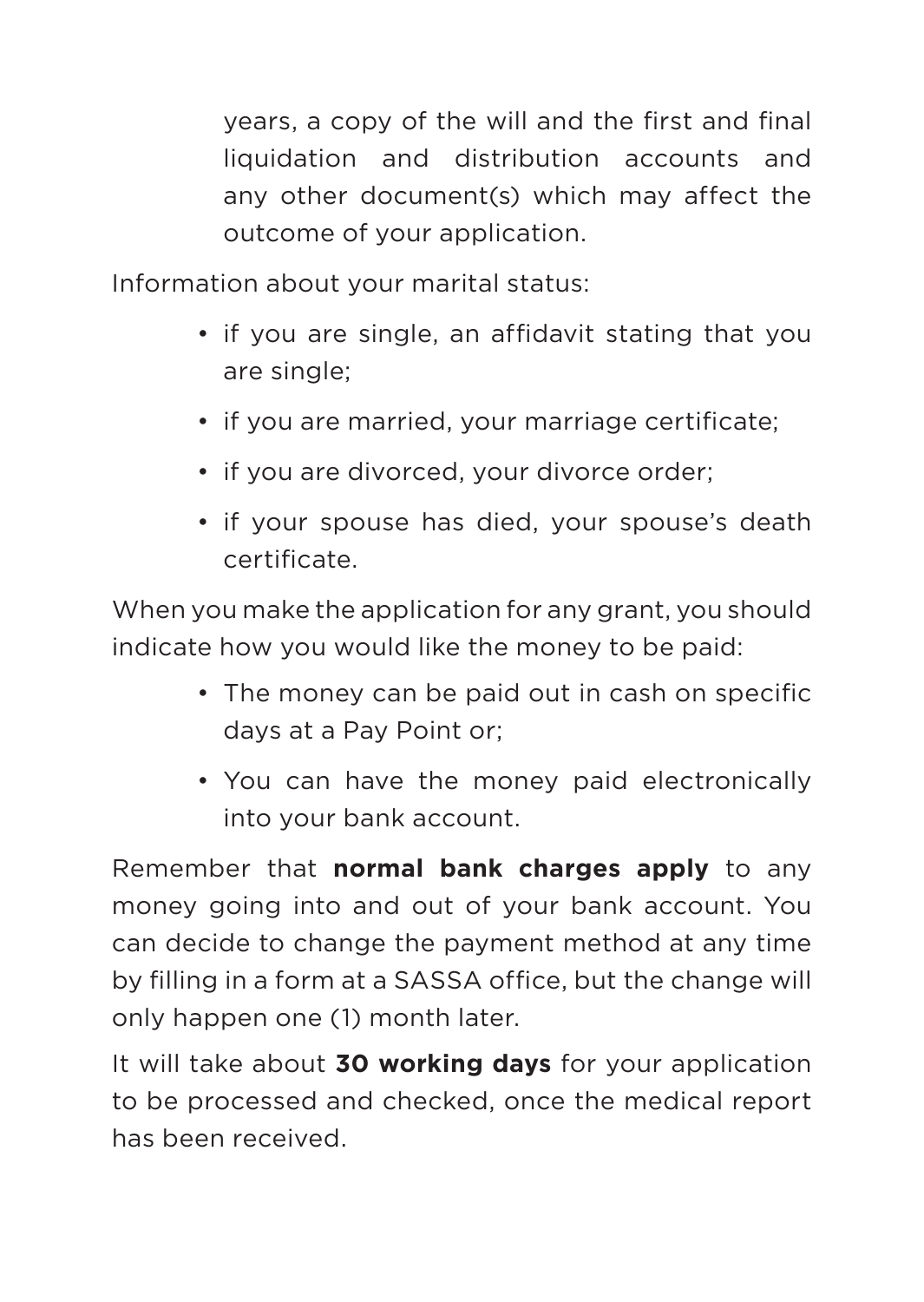If your **application is refused, you will get a letter explaining why** it has been refused and how you can appeal the refusal.

Once your application is approved you will start getting payments within three (3) months. The payments will be backdated to the day on which you applied for the grant.

You can make enquiries about your application and about when you can expect payment by contacting the **SASSA toll-free number: 0800 601 011.**

### **How much is the grant?**

The amount changes every year, but from 1 April 2012 the amounts were as follows:

- The child support grant was R280 a month currently you only get the grant for children younger than 18 years old;
- The Older Persons Grant and the Disability Grant is R1 200.00 a month but depending on your income and other means
- The foster child grant is R770 a month:
- The Grant-in-Aid changes every year according to your circumstances, and it is currently R280 a month and is paid to you, the beneficiary, and not to any third party.

#### *Please note that these figures are subject to change.*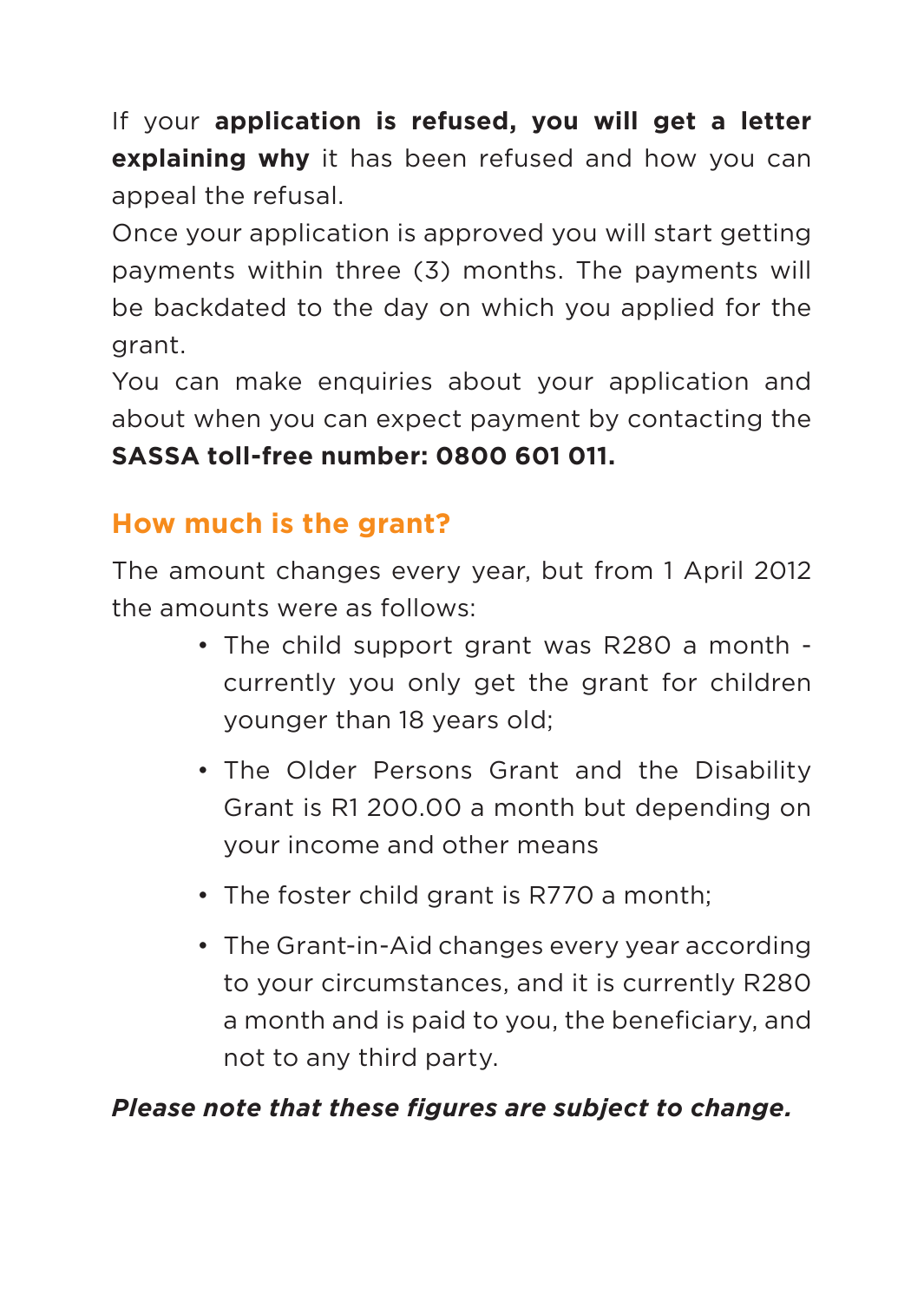#### **Contact details**

- For more information you can contact your nearest SASSA office or by calling the toll-free number: **0800 601011** or by making contact with one of the refugee organisations below:

## **Scalabrini Centre of Cape Town:**

| Tel: 021 465 6433                |
|----------------------------------|
| Email: marcel@scalabrini.org.za  |
| Tel: 021 465 6433                |
| Email: solange@scalabrini.org.za |
|                                  |

#### **Cape Town Refugee Centre**:

- Mrs. Annel Olivier Tel: **021 762 9670**
- Mr. Fwamba Mukole

Tel: **021 762 9670**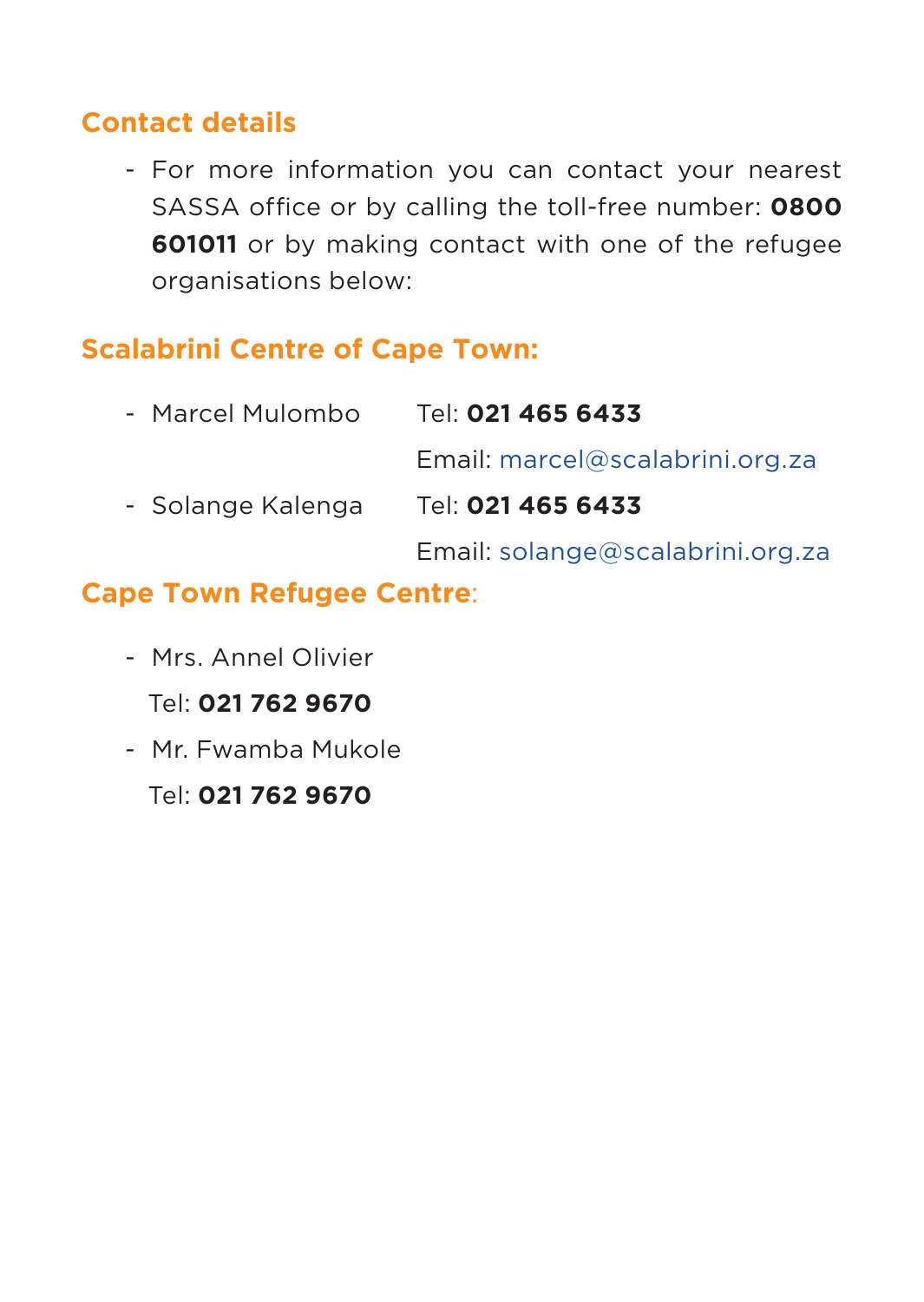## **5 SECTION 5 Western Cape Department of Education**

According to the Constitution of South Africa, 1996, and the South African Schools Act, Act 84 of 1996 (SASA), every parent or guardian is responsible for ensuring that children in their care go to school in the year in which the child turns seven until the last day of school in the year when the child turns fifteen or go to Grade 9 (whichever happens first).

The Constitution and the SASA apply in the same way to learners who are not citizens of the Republic of South Africa and whose parents are in possession of a permit for temporary or permanent residence issued by the Department of Home Affairs.

## **1. Documents that are required for admission and enrolment at a public school:**

The parent of each learner should hand in all these documents when applying for admission to a public school: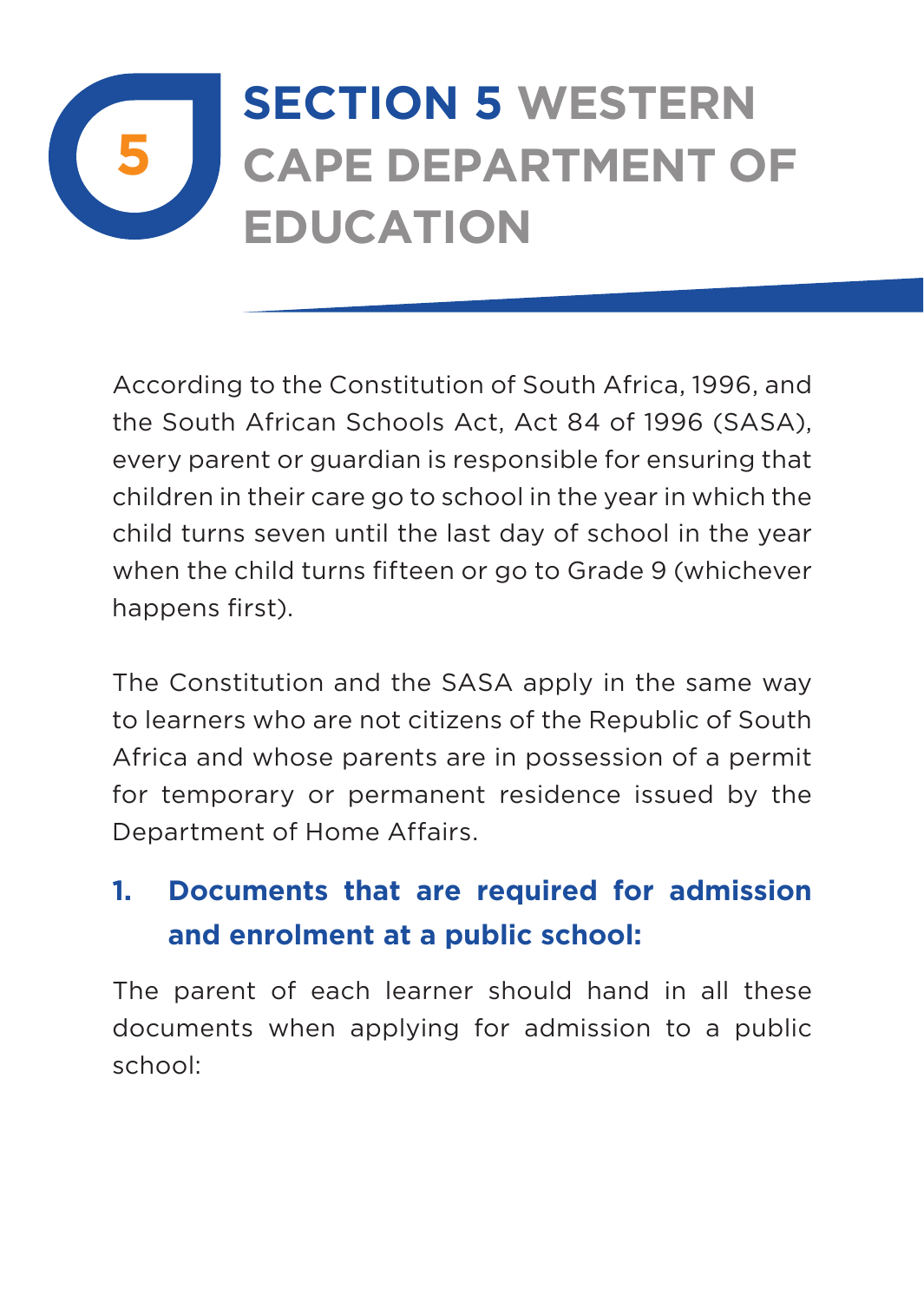#### **• Application form for admission**

Each parent must complete an application form from the school which they want their child to attend.

- An official abridged birth certificate or identity document, or, in the absence of such documents, official proof that application has been made to the Department of Home Affairs for a birth certificate or identity document;
- Written proof of immunisation against the following contagious diseases: polio, measles, tuberculosis, diphtheria, tetanus and hepatitis B;
- The most recent original school report issued by the last school attended (if the school report has been lost or destroyed, the district's placement committee will be able to place the child in the correct grade).

#### **Non-South African citizens also need the above compulsory documents for admission, as well as ONE (1) of the following documents:**

• Those parents who are in a possession of a temporary or permanent permit for residence issued by the Department of Home Affairs must present it to the school so that they may make and certify a copy for their safekeeping; or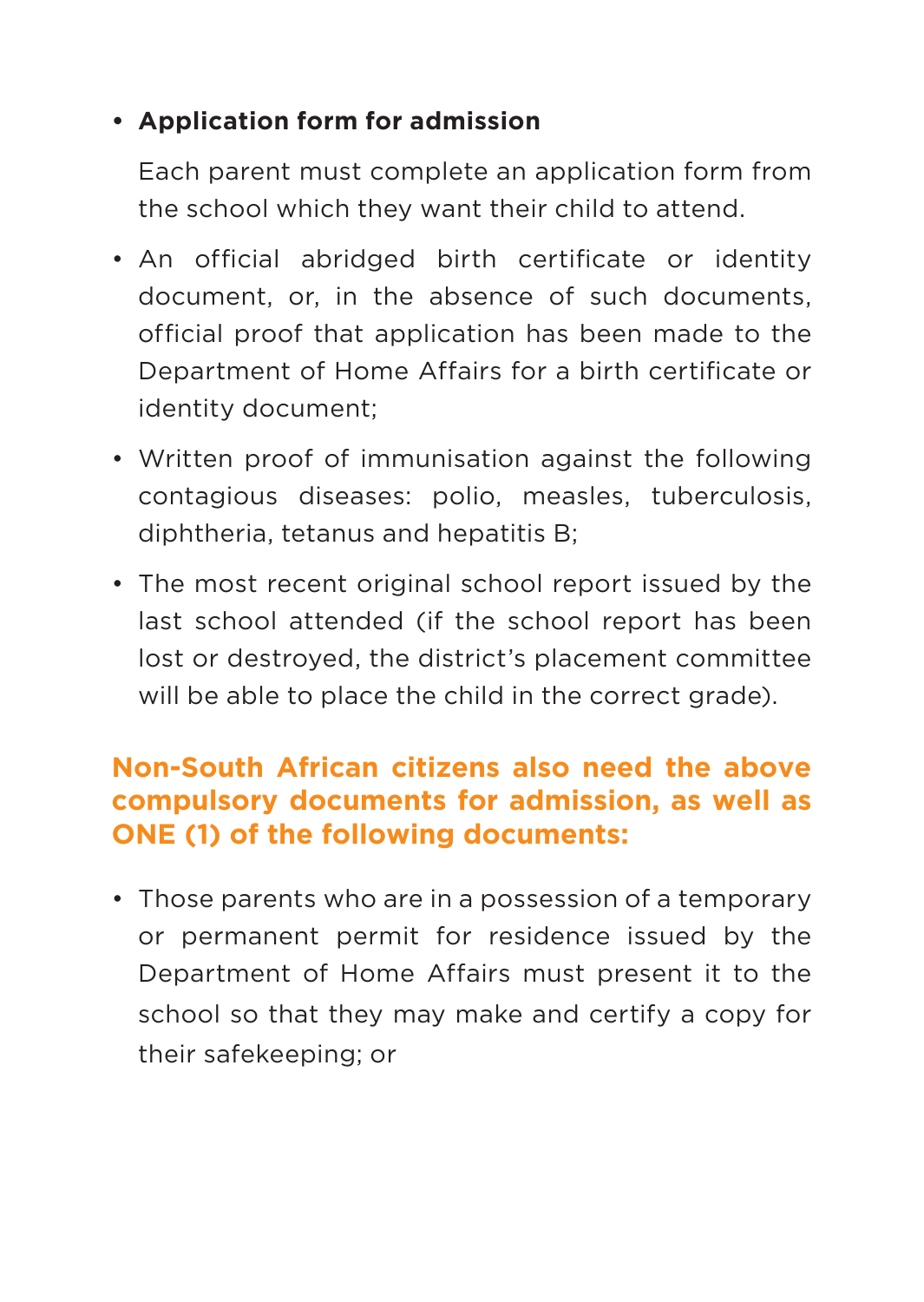• A learner, or a learner's parent (who entered the country on a study permit) must present the study permit when making application for admission.

People classified as illegal immigrants must, when they apply for admission to a school for their children or for themselves, show proof that they have applied to the Department of Home Affairs to legalise their stay in the country in terms of the Immigration Act, Act 13 of 2002, or the Refugees Act, Act 130 of 1998.)

## **2. Grade determination tests at district offices**

District offices of the Western Cape Education Department have established a placement committee, to determine which grade will be most suitable for learners who apply for admission to a school without a report card.

For further information please contact Saul Philander of the Western Cape Education Department on

#### **021 467 2580** or

email: **Saul.Philander@westerncape.gov.za**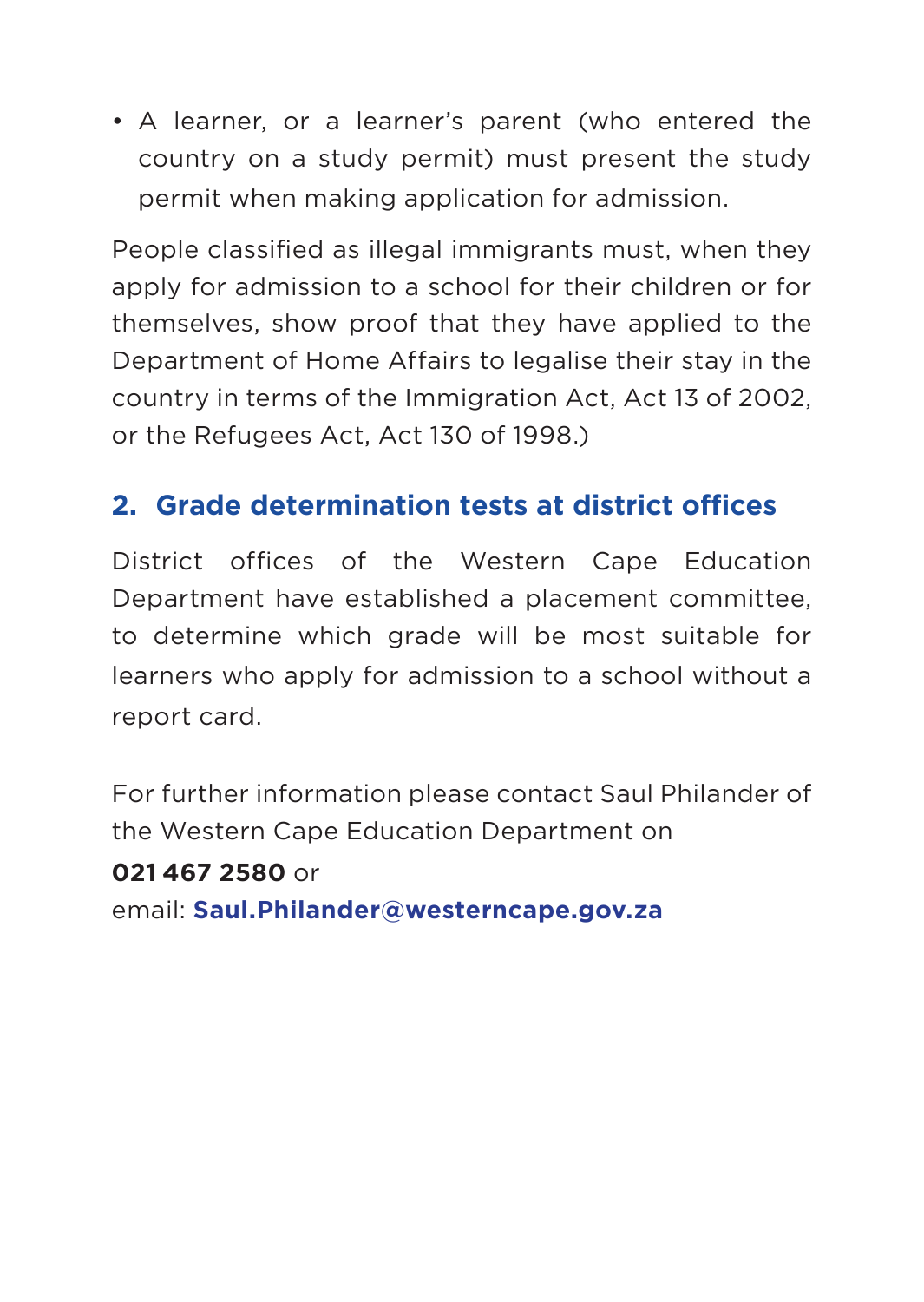## **6 SECTION 6 Western Cape Department of Health**

• When someone needs health care, their first stop will be a clinic or community health centre. Many services are offered here and patients will be treated according to what they need. Patients who need a higher level of care will be sent to the appropriate hospital.

When a patient is referred to a different hospital or clinic, the health carer will provide him or her with a letter of referral and an appointment date. A letter of referral tells the doctor about the care the patient has already received. It is important to keep these documents together in a safe place, and the patient need to take them along to their next appointment.

- First-time visitors to a local health care facility must bring along their valid documents (such as a passport and a permit/visa). They will be asked to fill out a form and a folder will be opened for the patient.
- Patients treated at government hospitals are charged according to a tariff called the Uniform Patient Fee Schedule (UPFS), which sets a tariff according to: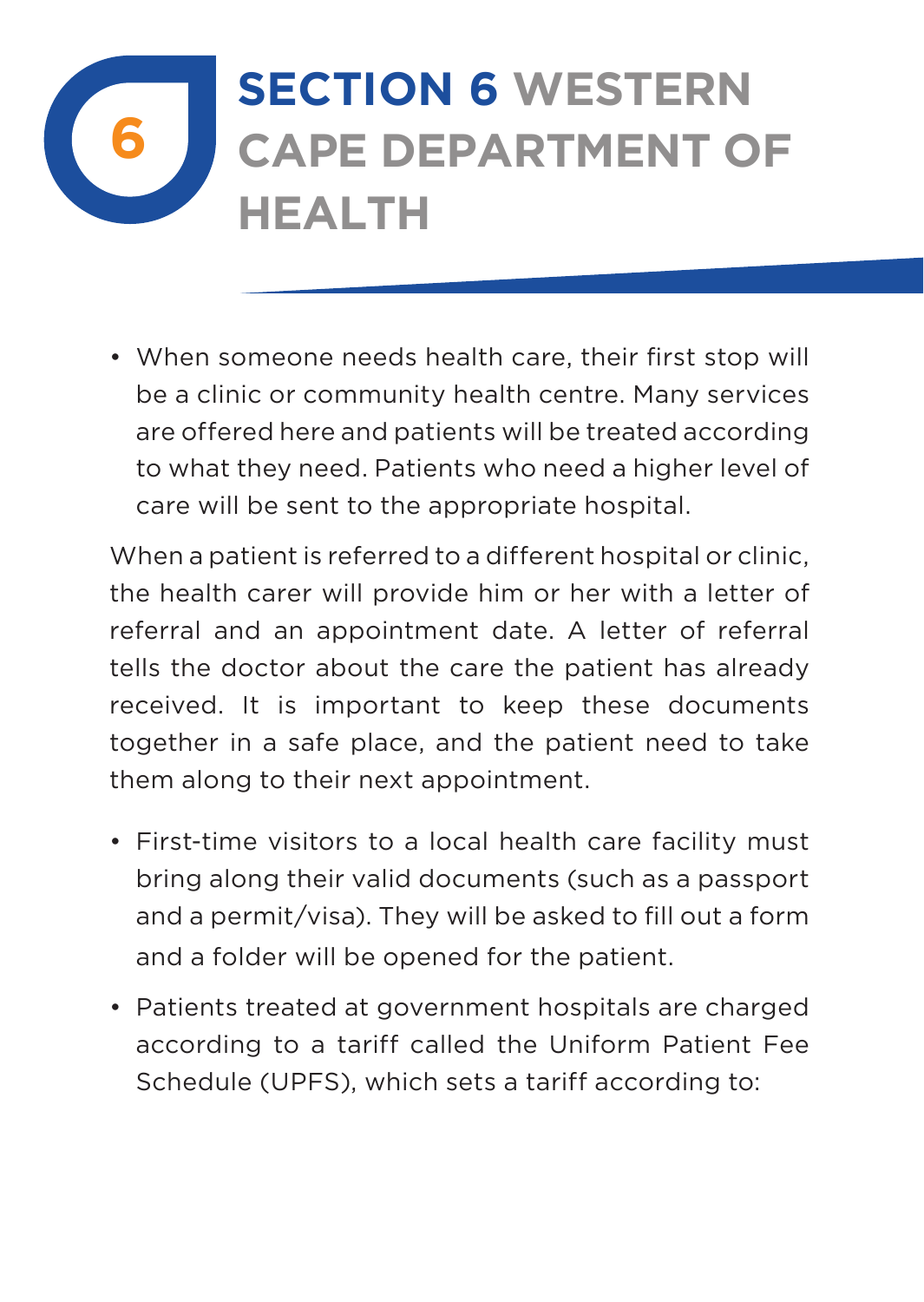- the level of hospital providing the treatment
- the category of medical staff providing the treatment
- the income of the patient

Patients are treated as South African if they are:

- South African citizens permanently resident in South Africa;
- • visitors or foreigners with study permits, temporary work permits or temporary visitor permits;
- people from neighbouring states;
- asylum-seekers or refugees.
- Should a patient require consultation in their first language, a professional and confidential telephonic interpretating service is available and should be arranged at the reception area.
- For further information please contact the Western Cape Health Department, week days between 08:00 and 18:00 on **0860 142 142** or email: **service@ westerncape.gov.za**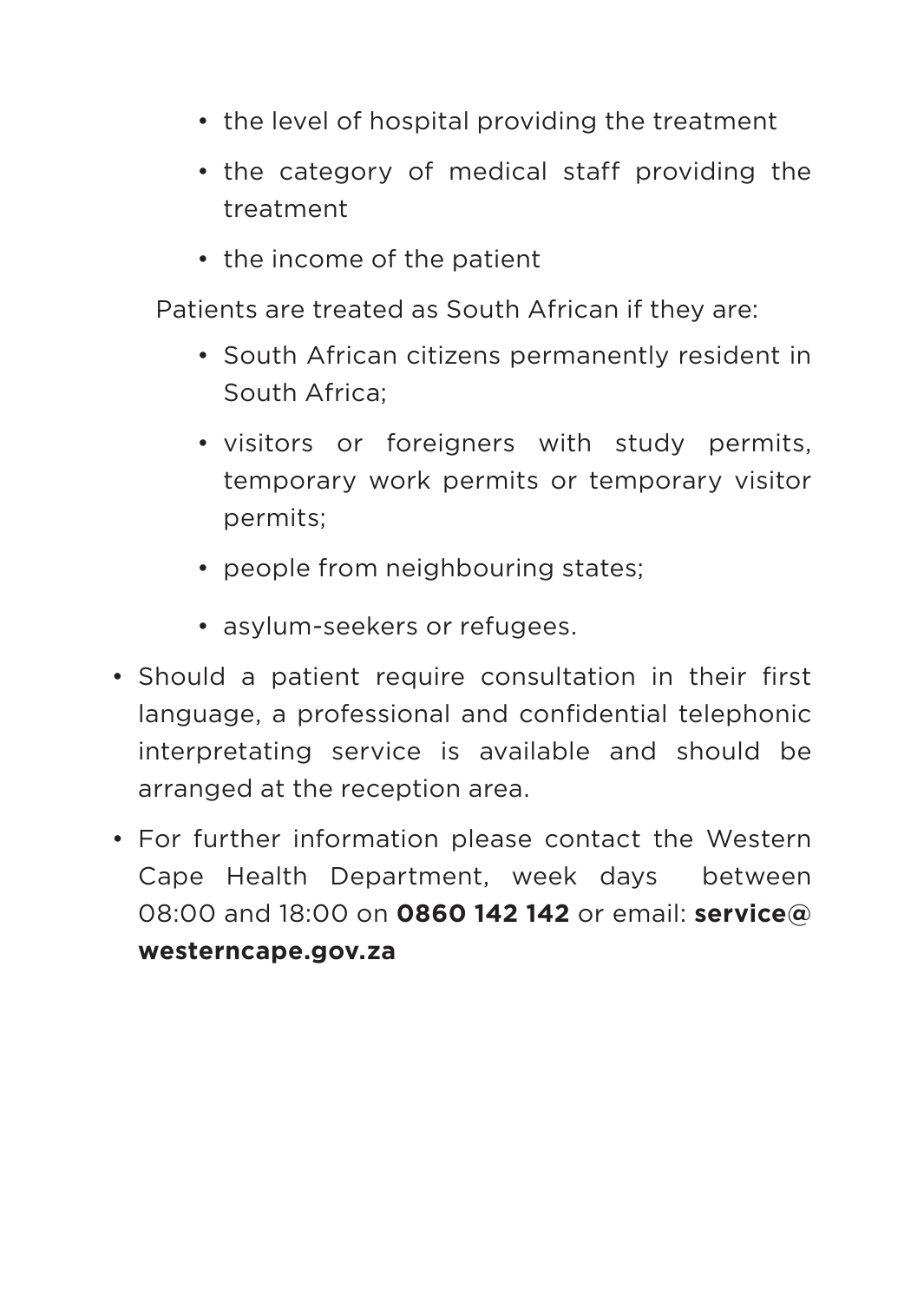## **7 SECTION 7 Western Cape Department of Social Development**

The Western Cape Department of Social Development provides the following programmes:

- **• CARE AND SUPPORT TO FAMILIES SUB-PROGRAMME** - aims to build and assist families by providing services for families that are vulnerable and at-risk
- **• YOUTH PROGRAMME** aims to develop young people by helping them to access opportunities to care for themselves and their families
- **• PERSONS WITH DISABILITIES PROGRAMME** helps with the provision of services to people with disabilities and their families/caregivers that promote their wellbeing
- **• OLDER PERSONS PROGRAMME** aims to provide care, support and protection to older persons
- **• SUBSTANCE ABUSE PROGRAMME** aims to design and implement services for substance abuse: prevention, treatment and rehabilitation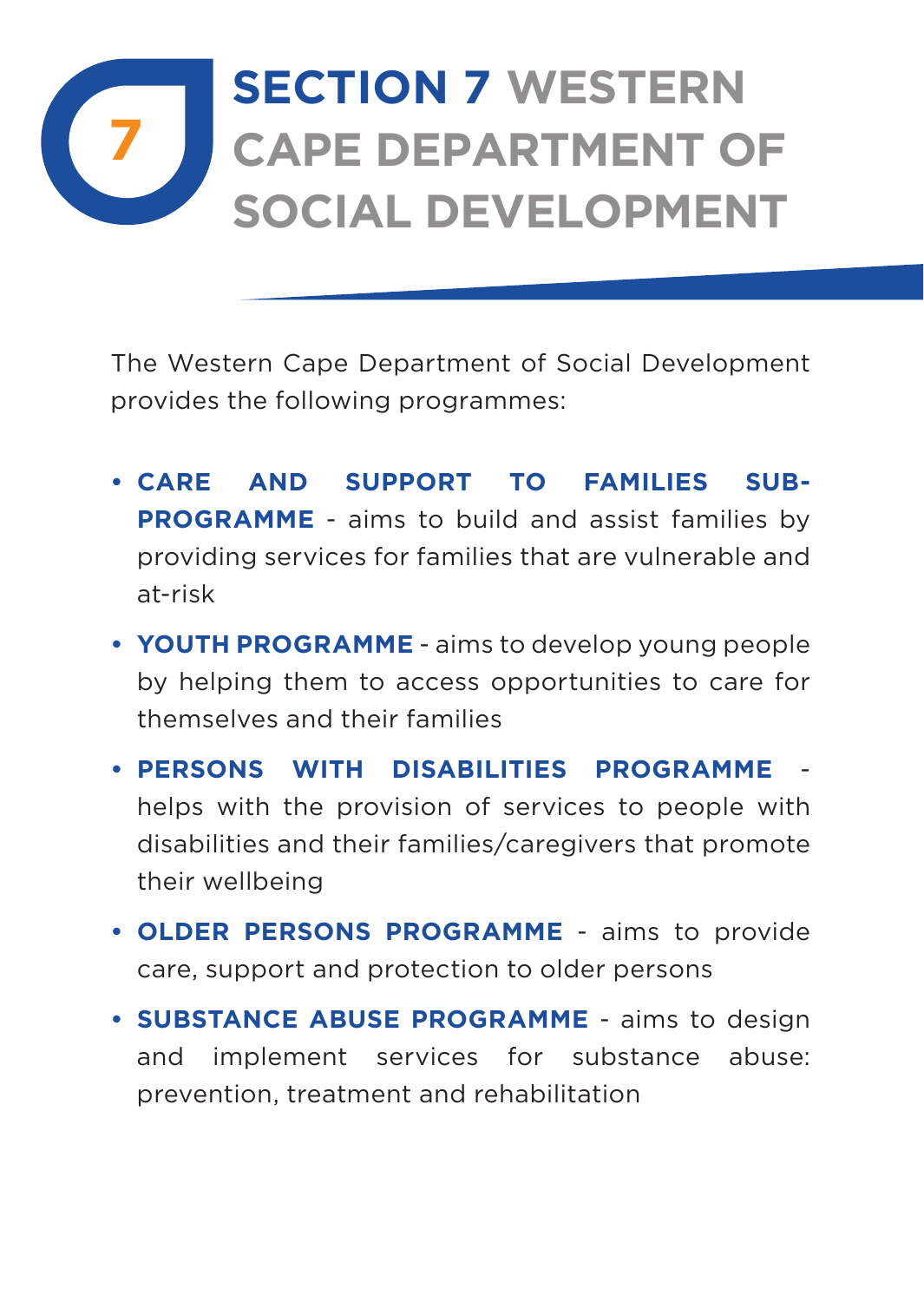- **• VICTIM EMPOWERMENT PROGRAMME (VEP)** aims to restore the loss or damage caused by criminal acts and their consequences through different actions intended to empower the victim to deal with the consequences of the event, to leave it behind and suffer no further loss or damage
- **• SOCIAL RELIEF OF DISTRESS PROGRAMME (SRD)** aims to provide psycho-social support though trained professional social workers to victims of different kinds of declared disasters
- **• SOCIAL CRIME PREVENTION PROGRAMME** aims to develop and implement prevention programmes and provide probation services targeting children, youth and adult offenders and victims in the criminal justice process
- **• EXPANDED PUBLIC WORKS PROGRAMME (EPWP)** aims to give people access to skills and work experience to give them the opportunity to work
- **• SUSTAINABLE LIVELIHOODS PROGRAMME** aims to enhance livelihoods in communities
- **• INSTITUTIONAL CAPACITY-BUILDING PROGRAMME (ICB)** - assists with ensuring their is enough staff within Non-Profit Organisations (NPOs)
- **• HIV/AIDS PROGRAMME** aims to ensure a safety net for all groups made vulnerable by HIV/Aids and other diseases;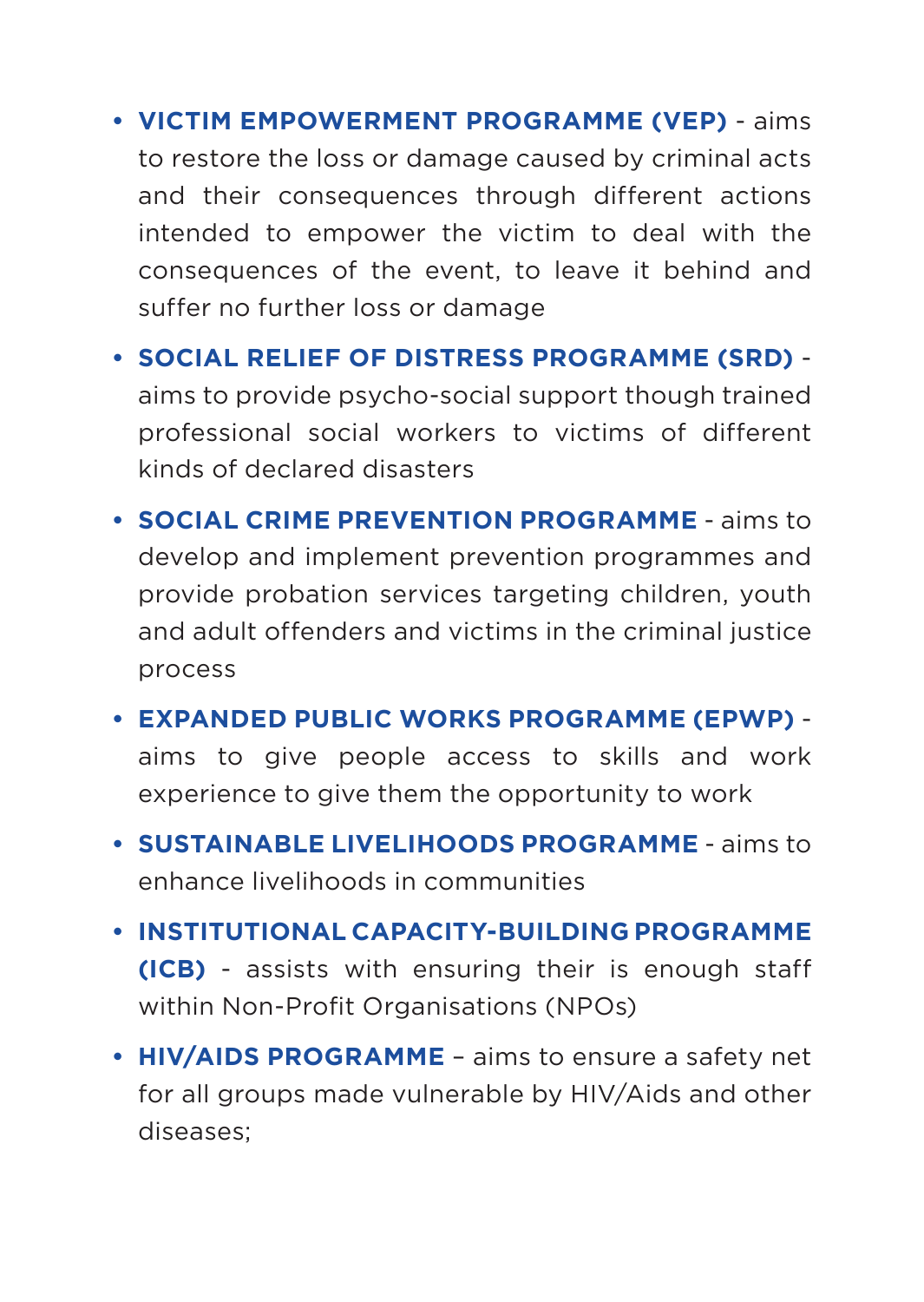- **• EARLY CHILDHOOD DEVELOPMENT (ECD) AND PARTIAL CARE PROGRAMME** - aims to empower all children to have access to a range of safe, accessible and high quality ECD programmes and services;
- **• CHILD CARE AND PROTECTION PROGRAMME**  aims to safeguard and promote the well-being of children;
- For further information please contact the Western Cape Department of Social Development, weekdays between 08:00 - 18:00 on **0860 142 142** or the Toll-free line on **0800 220 250** or email: **service@ westerncape.gov.za**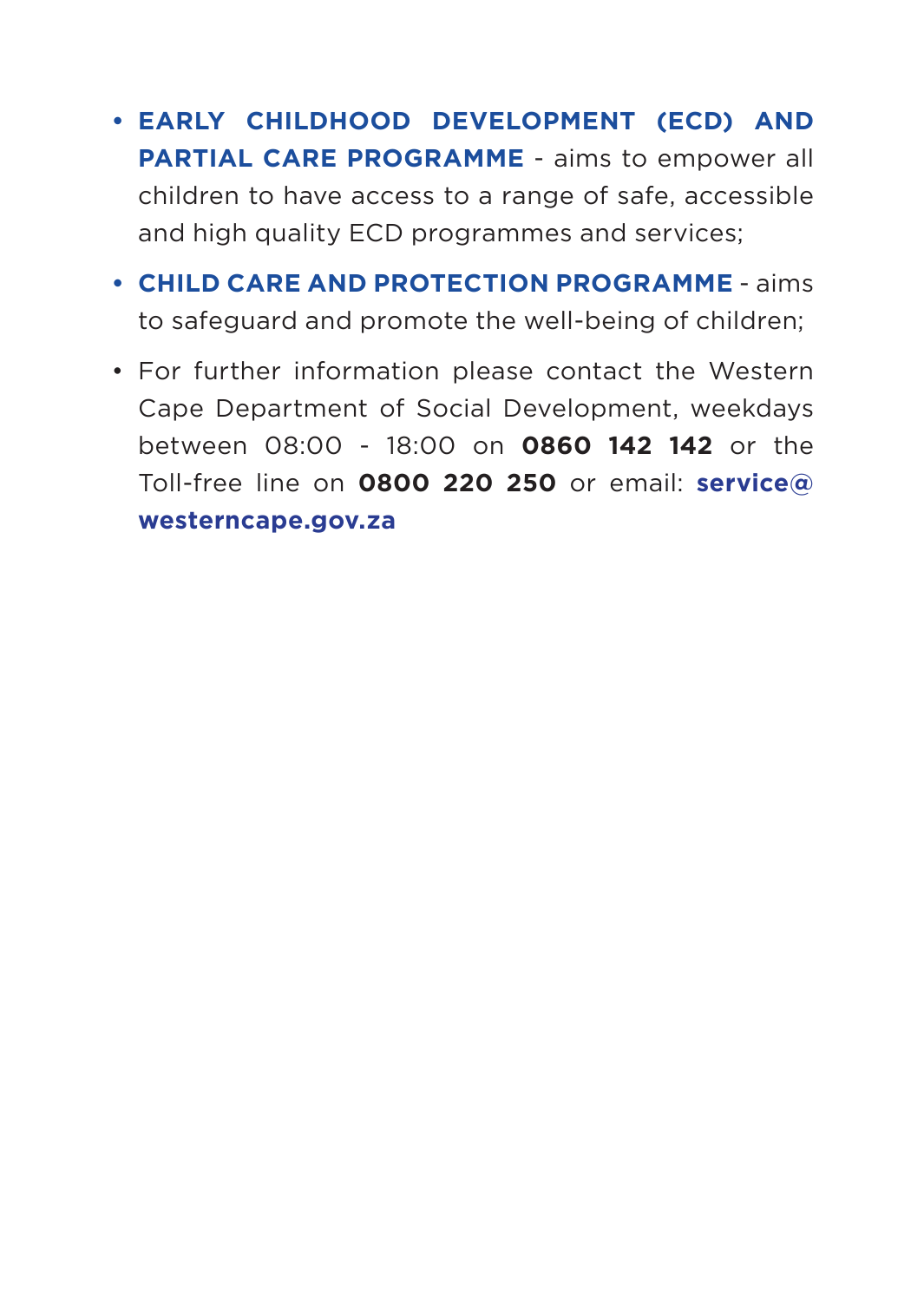## **8 SECTION 8 Western Cape Department of Community Safety**

The department encourages citizens to report bad policing. By doing this, you are supporting those officials that take their jobs seriously and want to help their communities.

## **It is the police officers duty to:**

- treat each person with respect and politeness:
- assist you by being as helpful as possible.

#### **You may report the following:**

- rudeness or a lack of respect for you:
- not taking a report seriously:
- not knowing how to handle your issue.

You may contact the Western Cape Department of Community Safety by:

- • sending an SMS with the word 'REPORT' to 35395
- • sending an email to

#### **Policing.Complaints@westerncape.gov.za**

- • phone the complaints line on **021 483 4332**
- • remembering to take down their contact details, so you can follow up later.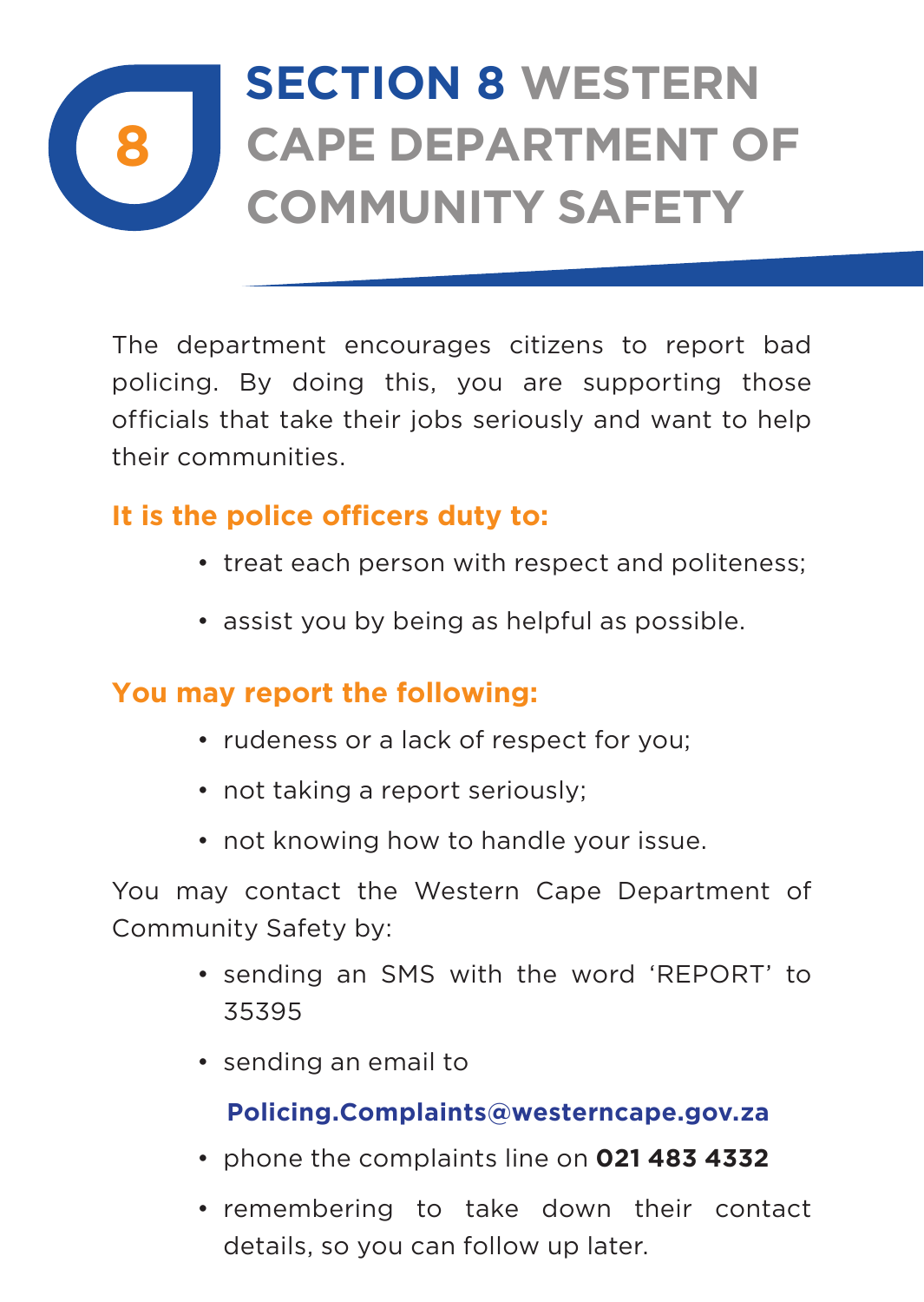#### Those who are not refugees and asylum seekers may apply **the Department of Home Affairs:**

| <b>TYPE OF PERMITS</b>                                                                                                                       | <b>LEGISLATION</b>                               |
|----------------------------------------------------------------------------------------------------------------------------------------------|--------------------------------------------------|
| Visitor's Permit                                                                                                                             | Section 11 (4 categories<br>of Visitors Permits) |
| <b>Study Permit</b>                                                                                                                          | Section 13                                       |
| <b>Treaty Permit</b>                                                                                                                         |                                                  |
| <b>Business Permit</b>                                                                                                                       |                                                  |
| <b>Medical Treatment Permit</b>                                                                                                              | Section 17                                       |
| <b>Relative Permit</b>                                                                                                                       | Section 18                                       |
| Work permits:<br>• Quota Work Permit<br>• General Work permit<br>• Exceptional Skills Work Permit<br>• Intra-company Transfer Work<br>Permit | Section 19                                       |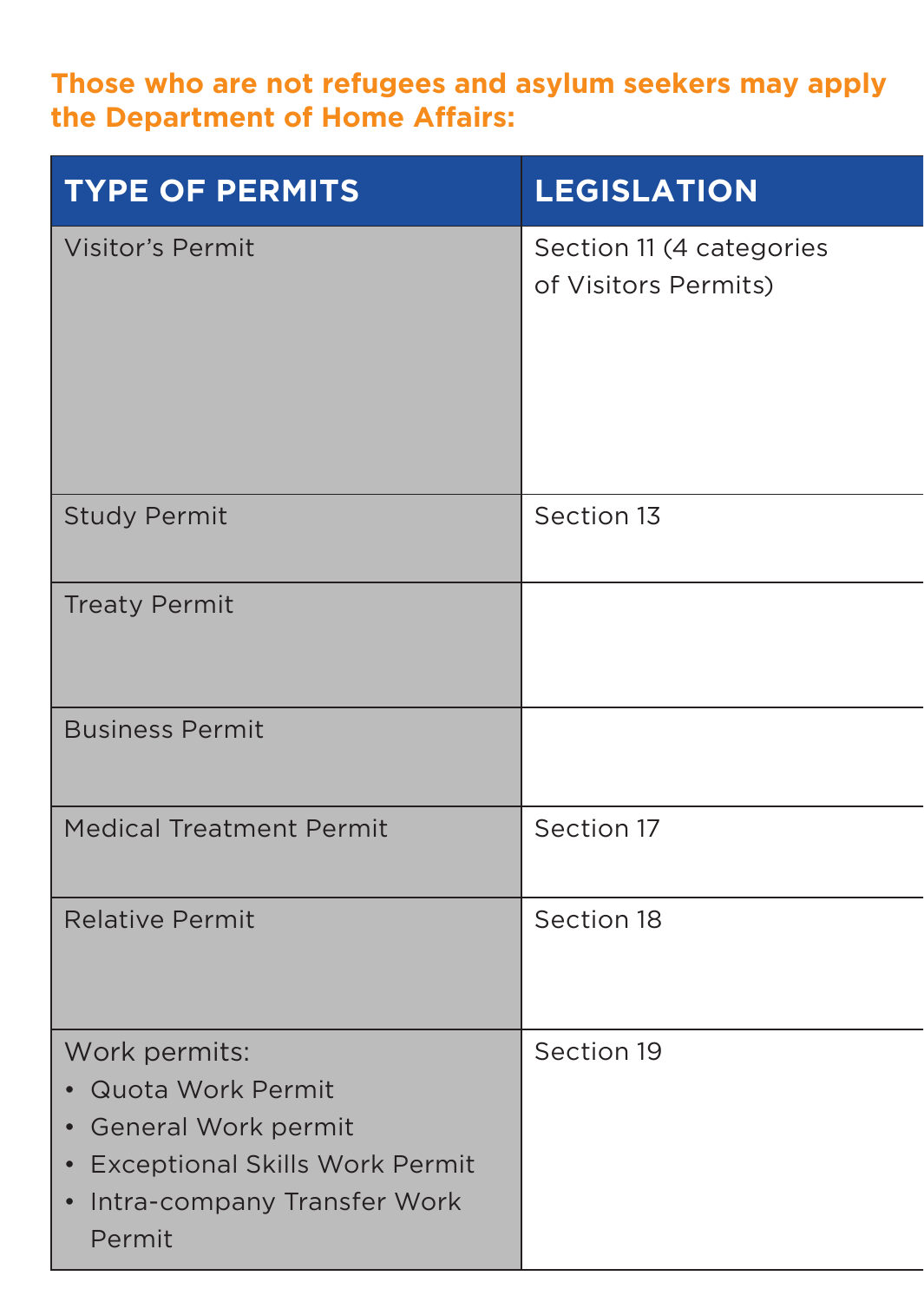| <b>CONDITIONS</b>                                                                                                                                                                                                                                                                                                                                                                                  |
|----------------------------------------------------------------------------------------------------------------------------------------------------------------------------------------------------------------------------------------------------------------------------------------------------------------------------------------------------------------------------------------------------|
| May be issued for any purpose other than those provided for in<br>sections 13 to 24 and subject to subsection 2. The holder may<br>not conduct work, unless authorised by Director-General. A<br>visitor's permit may be issued to a foreigner who is the spouse<br>of a citizen or permanent resident and who does not qualify<br>for any of the other permits contemplated to sections 13 to 22. |
| May be issued to a foreigner intending to study in the Republic<br>for longer than three (3) months.                                                                                                                                                                                                                                                                                               |
| May be issued to foreigner conducting activities in the Republic<br>in terms of an international agreement to which the Republic<br>is a party.                                                                                                                                                                                                                                                    |
| Issued to enable the applicant to establish an own business or<br>to invest in an existing business                                                                                                                                                                                                                                                                                                |
| Issued to a foreigner intending to receive medical treatment in<br>the Republic for longer than three (3) months.                                                                                                                                                                                                                                                                                  |
| Issued to a foreigner who is a member of the immediate family<br>of a citizen or a permanent residence holder; the holder is not<br>allowed to work.                                                                                                                                                                                                                                               |
| The holders are allowed to work in the Republic.                                                                                                                                                                                                                                                                                                                                                   |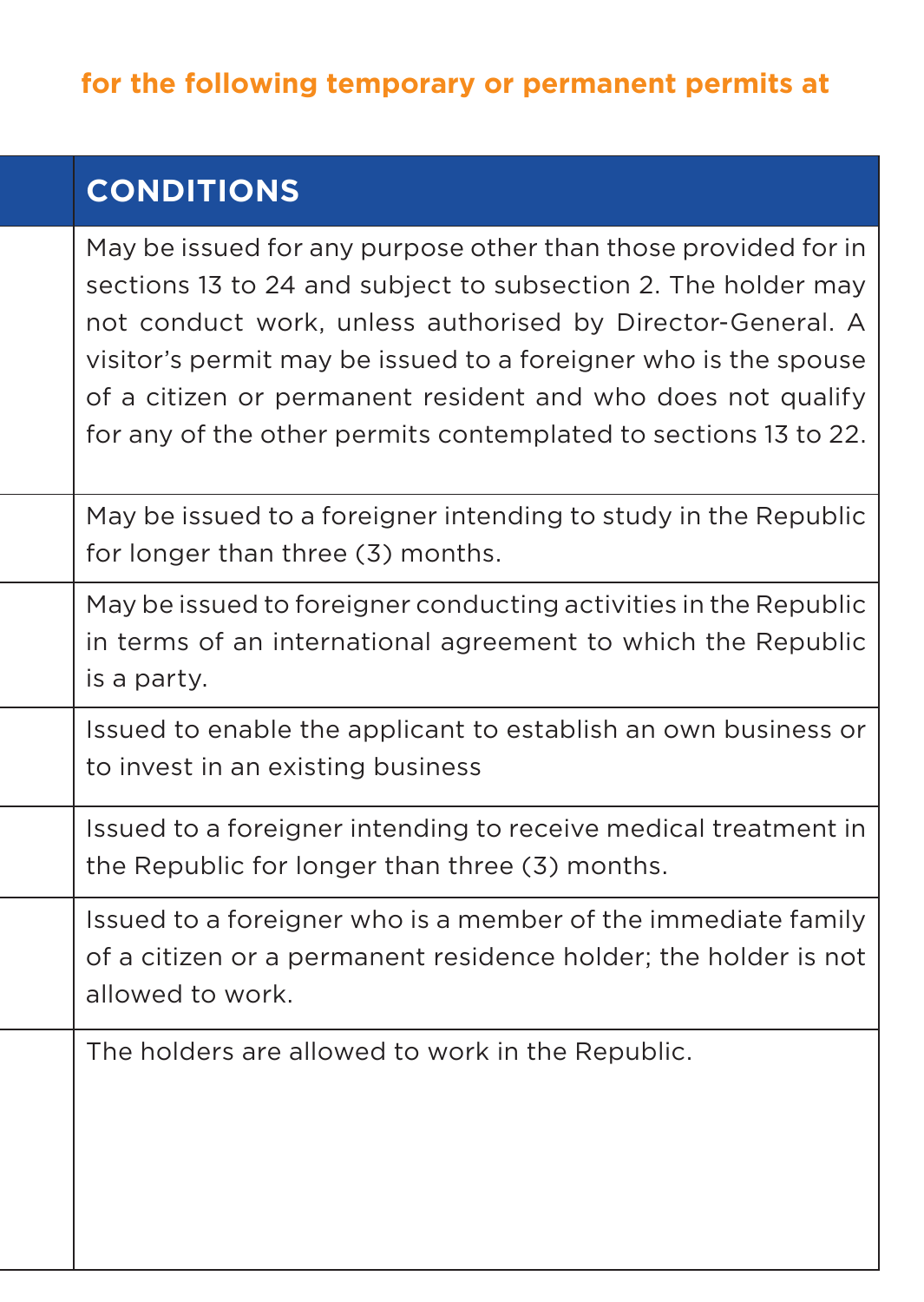| Retired Persons Permit | Section 20 |  |  |  |
|------------------------|------------|--|--|--|
| Corporate Permit       | Section 21 |  |  |  |
| Exchange Permit        | Section 22 |  |  |  |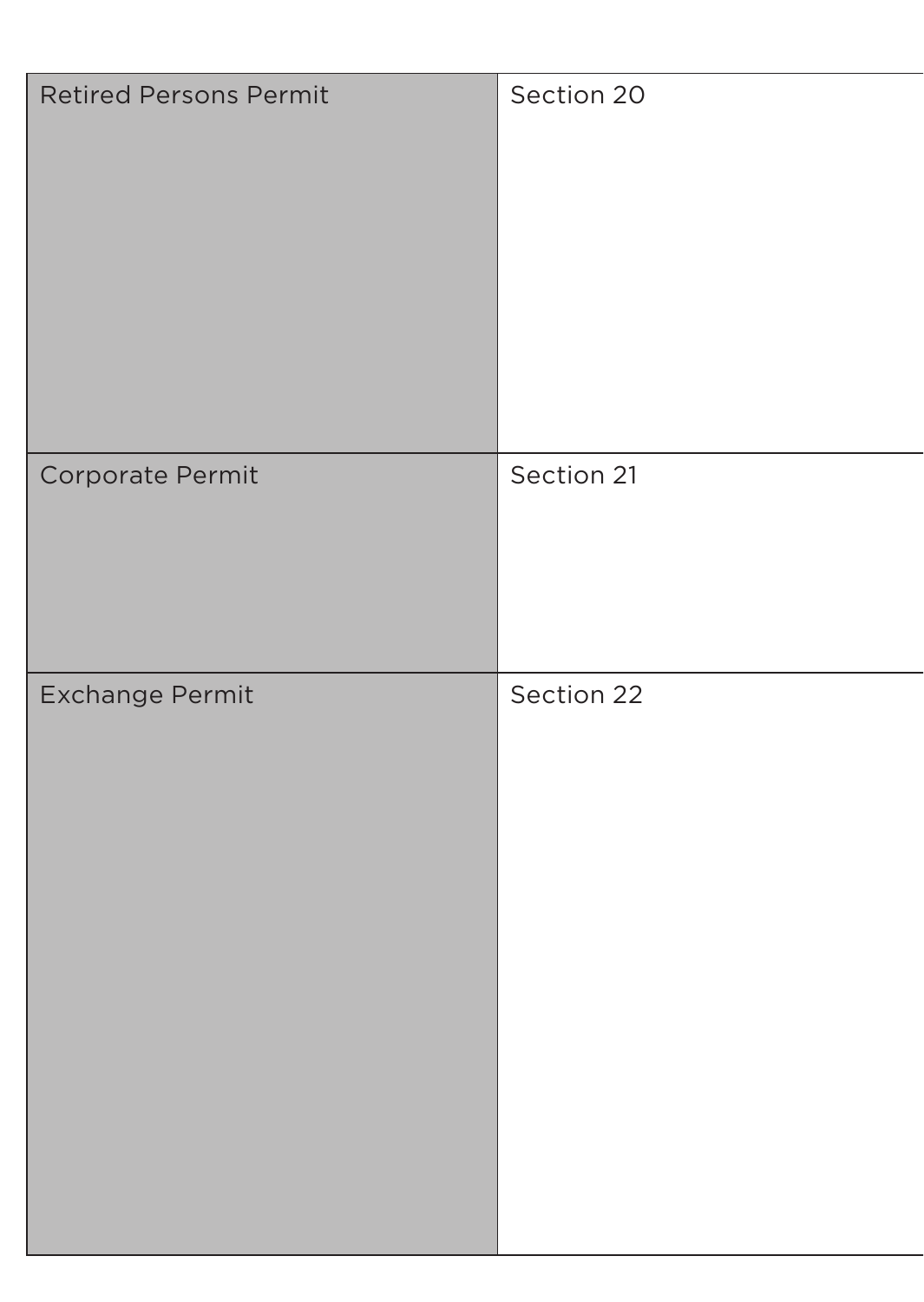Issued for a period exceeding three months to a foreigner who intends to retire in the Republic,, provided that the foreigner provides proof that he or she has the right to a pension or an irrevocable annuity or retirement account from his/her own country of origin which has a minimum net worth, and may conduct work.

The holder is allowed to sojourn in the Republic on a seasonal or continuous basis.not to exceed a four year period, but the permit can be renewed.

May be issued by the DG to a corporate applicant to employ foreigners who may conduct work for such corporate applicant. Can be withdrawn by DG or amended for good and reasonable cause.

The holder may employ other foreigners in terms of section 19

Issued to someone participating in a programme of cultural. economic or social exchange at an organised or learning institution or an organ of a foreign state.

Holder to be under 25 years old and must have received an offer to work in the Republic.

Upon expiration of the permit, the foreigner may not qualify for a status until he or she complied with the requirement of a prescribed a period of physical presence in the foreign country. Pay/remuneration should provide for the welfare and needs of the foreigner.

Such foreigner may not conduct work other that work for which the permit has been issued.

The holder may not qualify for PR within two years after the expiry of the exchange permit. (See below)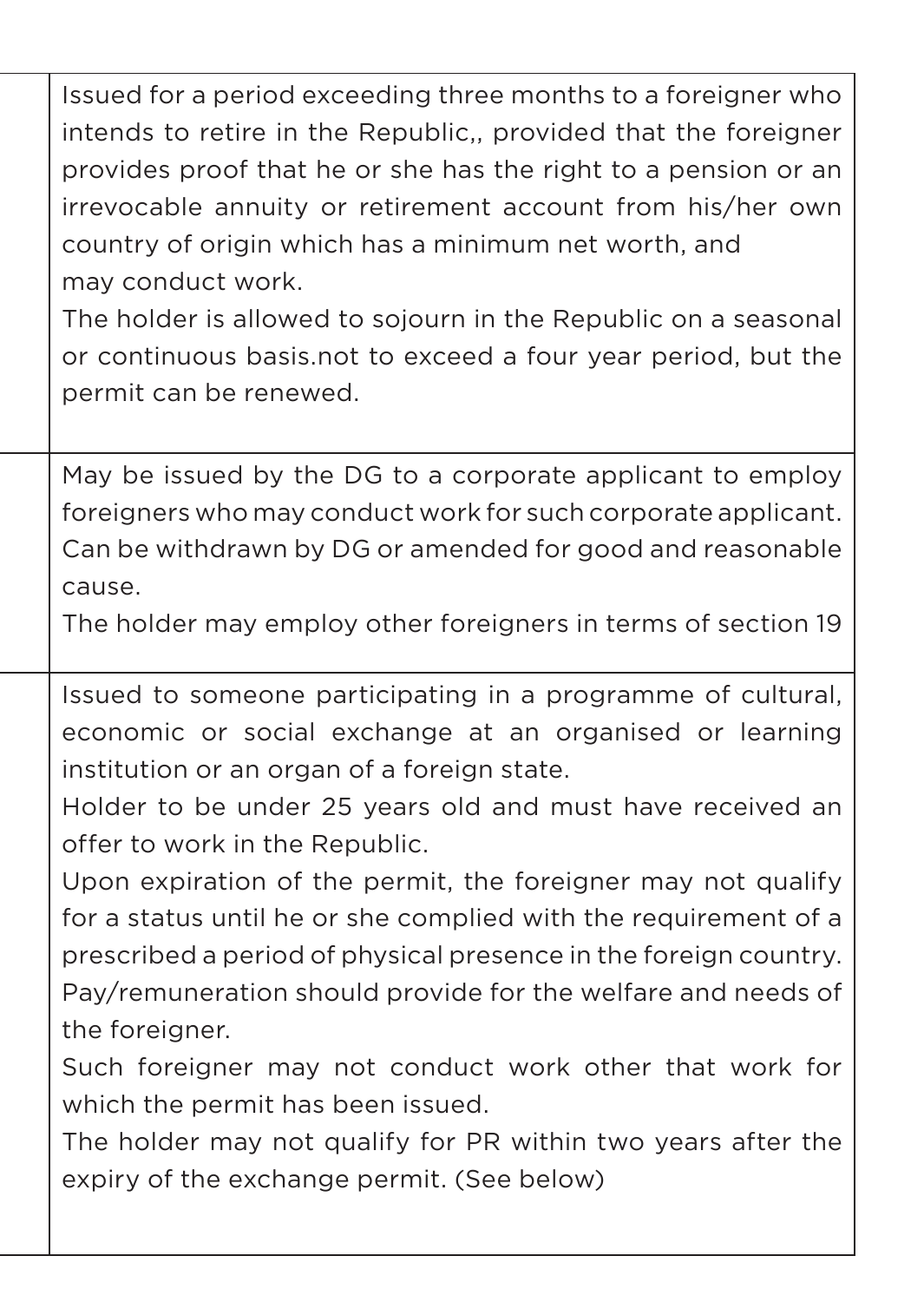| PERMANENT RESIDENCE PERMITS                                                                                          |  |  |
|----------------------------------------------------------------------------------------------------------------------|--|--|
| Section 26 (a) - foreigner<br>with five (5) years' continuous<br>Work Permit status                                  |  |  |
| Section 26 (b) - spouse of<br>South African Citizen/ship<br>(SAC) or PR for a continuous<br>period of five (5) years |  |  |
| Section 26 (c) - child of SAC<br>or PR under 21 years of age                                                         |  |  |
| Section 26 (d) - Child of SAC                                                                                        |  |  |
| Section 27 (a) - Worker                                                                                              |  |  |
| Sections 27(b) - Extraordinary<br>skills or qualifications                                                           |  |  |
| Section 27(c) - Establishing or<br>investing in an existing business                                                 |  |  |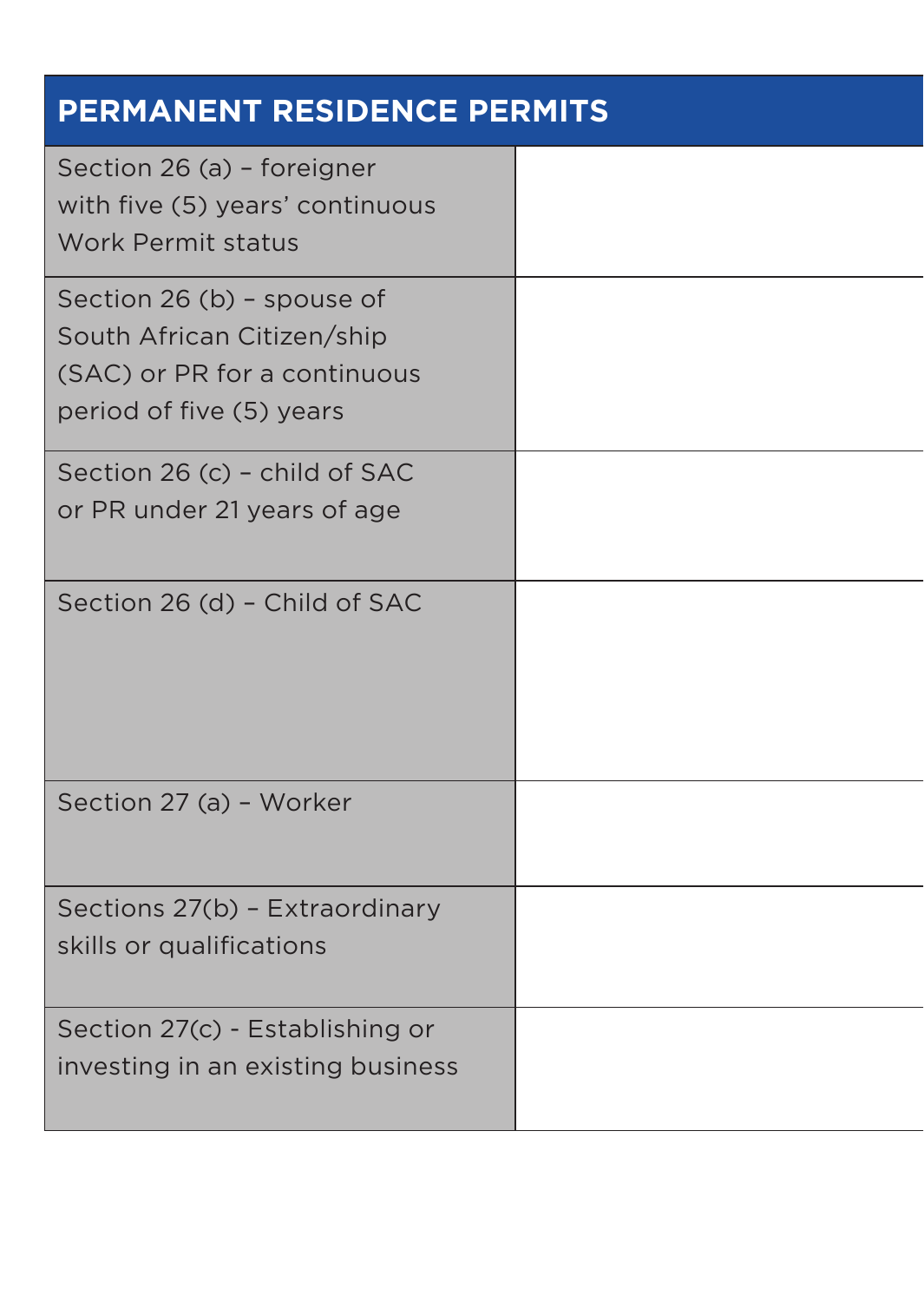| Applies to a foreigner who has been a Work Permit holder or<br>Corporate Permit holder.                                                                                                                                     |
|-----------------------------------------------------------------------------------------------------------------------------------------------------------------------------------------------------------------------------|
| Must have a good spousal relationship, on condition that the<br>permit shall lapse if, within two (2) years after the date of issue<br>of the PR permit, the relationship no longer exists, except in<br>the case of death. |
| Issued on condition that it shall lapse unless an application<br>of its confirmation is submitted within two (2) years after the<br>date on which the child turns 21 years of age.                                          |
| Has no age restrictions.<br>By way of birth or descent qualifies for South African citizenship<br>(SAC) on the bases of the parent's citizenship status.<br>Applicable to SAC by naturalisation                             |
| A foreigner who has good and sound character and has<br>received permanent employment.                                                                                                                                      |
| Applies to those members of such foreigner's immediate family<br>determined by the DG issued under specific circumstances or<br>may be prescribed.                                                                          |
| A foreigner who intends to establish a business or already<br>holds a Temporary Residence Permit (TRP) to conduct a<br>business or to invest.                                                                               |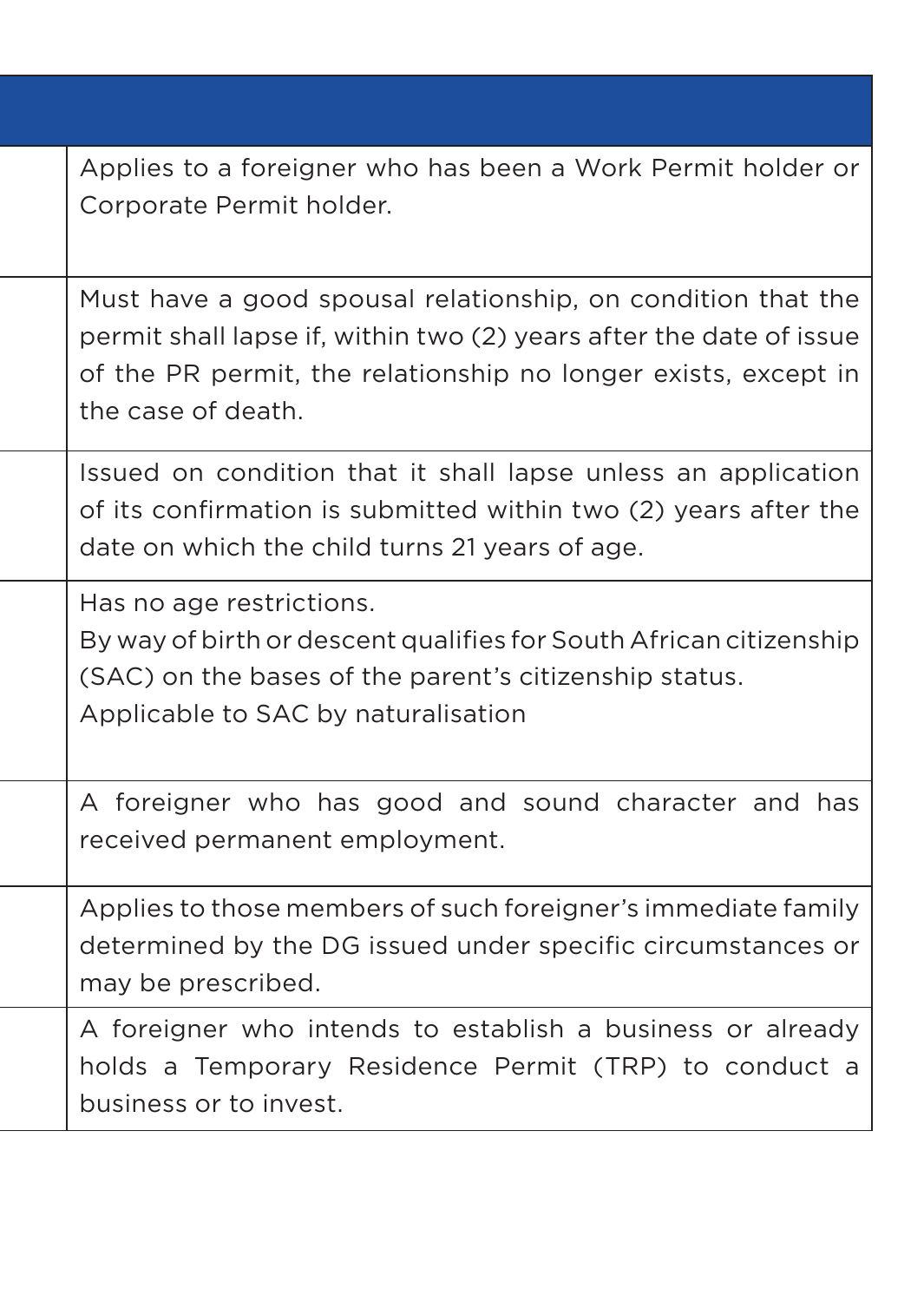| Section 27(d)                  | Section 27(c) of the<br>Refugees Act |  |  |
|--------------------------------|--------------------------------------|--|--|
| Section 27(e) - Retired person |                                      |  |  |
| Section 27(f) - Financially    |                                      |  |  |
| independent                    |                                      |  |  |
| Section 27(g)                  |                                      |  |  |

#### **Additional Information**

Opportunities for own businesses within the Greater Cape Town area can be accessed on their web portal www.capetownactiva.com or 021 425 7816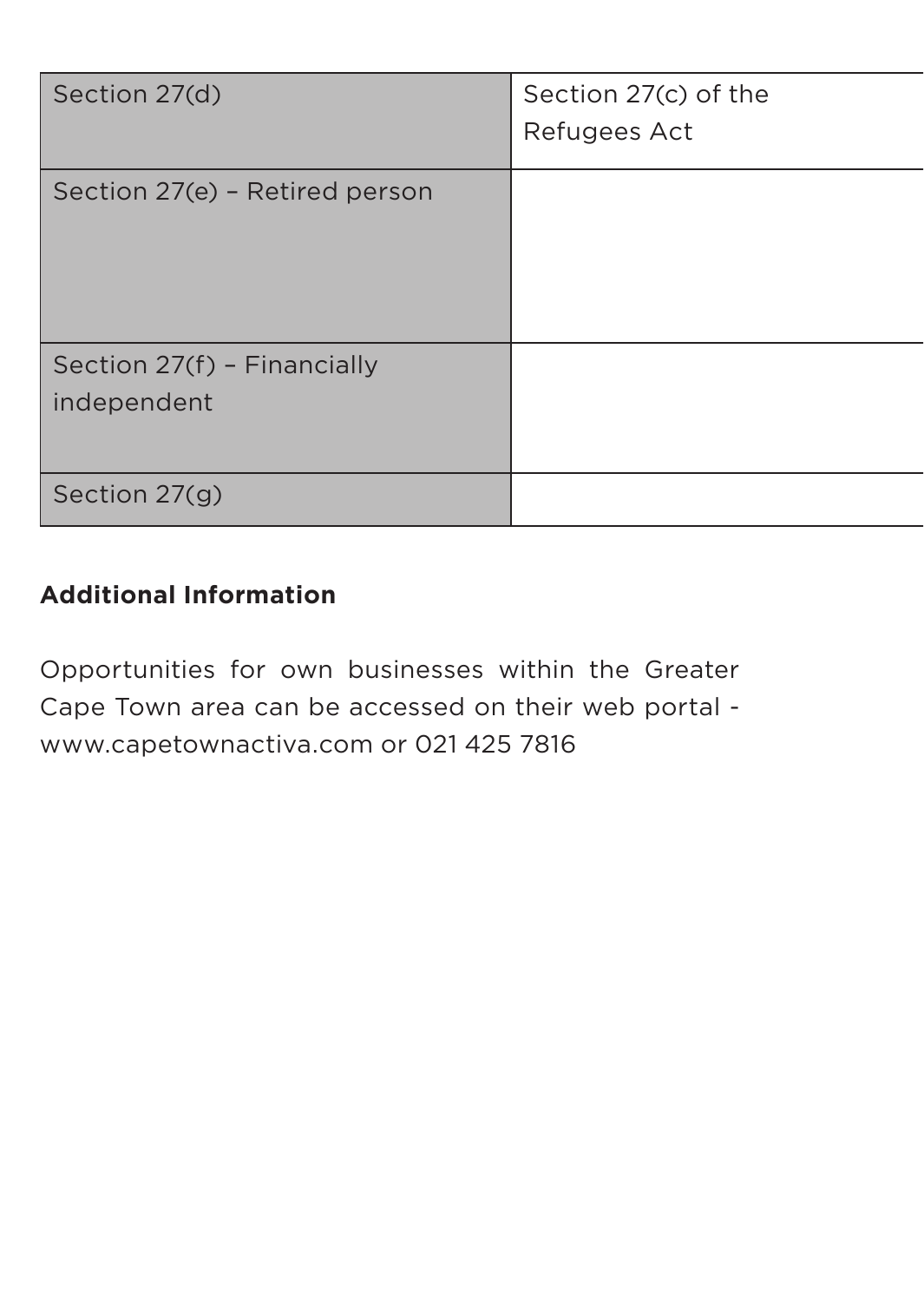Subject to any prescribed requirement. Has the right to pension, irrevocable annuity or retirement account which will give the foreigner a minimum prescribed amount for the rest of his or her life or person concerned has a minimum prescribed net worth. A foreigner who has proven to the satisfaction of the DG that he or she has a prescribed minimum net worth and has paid a prescribed amount to the DG A relative of SAC or PR within the first step of kinship.